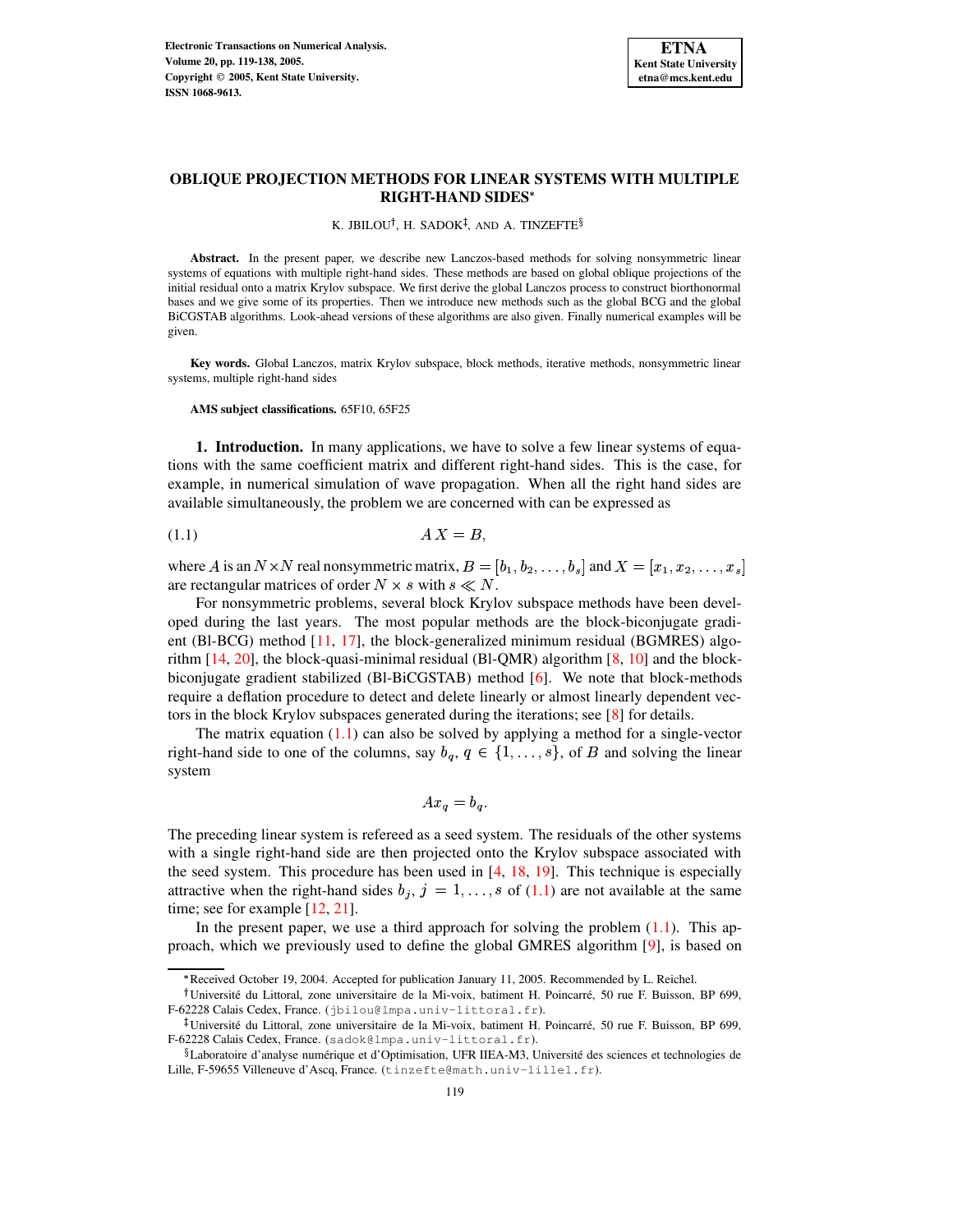oblique projections onto a matrix Krylov subspace and allows us to define the global Lanczos procedure that will be used to obtain the global Lanczos algorithm. We introduce global Lanczos-based algorithms, such as the global biconjugate gradient (Gl-BCG) algorithm, the global BiCGSTAB algorithm and look-ahead versions of these algorithms.

The paper is organized as follows. In Section 2, we introduce the global Lanczos process with some properties. In Section 3, we describe the global BCG algorithm and give some techniques for curing breakdowns. Section 4 is devoted to the global BiCGSTAB method with a look-ahead version. Finally, in Section 5 we give some numerical examples.

In the last section, we give some numerical examples to show the effectiveness of these new methods.

Throughout this paper, we use the following notations. For two matrices  $X$  and  $Y$  in  $\mathbb{R}^{N \times s}$ , we define the inner product  $\langle X, Y \rangle_F = tr(X^T Y)$ , where  $tr(Z)$  denotes the trace of the square matrix Z and  $X<sup>T</sup>$  the transpose of the matrix X. The associated norm is the Frobenius norm which we denote by  $\| \cdot \|_F$ . For a matrix  $V \in \mathbb{R}^{N \times s}$ , the matrix Krylov subspace  $\mathcal{K}_k(A, V)$  is the subspace of  $\mathbb{R}^{N \times s}$  generated by the matrices  $V, A V, \dots, A^{k-1} V$ . A system of matrices of  $\mathbb{R}^{N \times s}$  is said to be F-orthogonal if it is orthogonal with respect to the inner product  $\lt, \ldots \gt_F$ .

**2. The global Lanczos process.** Let V be an  $N \times s$  real matrix and denote by  $\mathcal{K}_k(A, V)$ the matrix Krylov subspace of  $\mathbb{R}^{N \times s}$  spanned by  $V, A V, \ldots, A^{k-1}V$ . Note that

$$
Z \in \mathcal{K}_k(A, V) \Longleftrightarrow Z = \sum_{i=1}^k \alpha_i A^{i-1} V; \ \alpha_i \in \mathbb{R}; \ i = 1, \dots, k.
$$

In other words  $\mathcal{K}_k(A, V)$  is the subspace of  $\mathbb{R}^{N \times s}$  of all  $N \times s$  matrices which can be written as  $Z = P(A)V$ , where P is a polynomial of degree not exceeding  $k - 1$ . This means that each column of  $Z$  is associated with one Krylov subspace.

Remark also that the matrix Krylov subspace  $\mathcal{K}_k(A, V)$  is quite different from the block Krylov subspace  $\mathcal{K}_k(A, V)$  used in block methods. In fact

$$
Z \in \tilde{\mathcal{K}}_k(A, V) \Longleftrightarrow Z = \sum_{i=1}^k A^{i-1} V \Omega_i; \ \Omega_i \in \mathbb{R}^{s \times s}, \ i = 1, \dots, k.
$$

In this case, each column of  $Z$  is associated with a sum of  $s$  Krylov subspaces.

The minimal polynomial of  $A$  for  $V$  is the nonzero monic polynomial of lowest degree such that  $P(A)V = 0$ . The degree m of this polynomial does not exceed N. We have the following result which is easy to prove.

PROPOSITION 2.1. Let  $m$  be the degree of the minimal polynomial of A for V. Then we *have*

*(1)*  $\mathcal{K}_m(A, V)$  is invariant under A.

 $(i2)$   $dim(K_k(A, V)) = min(k, m).$ 

Let  $V_1$  and  $W_1$  be two  $N \times s$  matrices and denote by  $\mathcal{K}_k(A, V_1)$  and  $\mathcal{K}_k(A^T, W_1)$  the matrix Krylov subspaces generated by  $\{V_1, AV_1, \ldots, A^{(k-1)}V_1\}$  and  $\{W_1, A^TW_1, \ldots, A^{(k-1)}\}$  $W_1$ , respectively.

The global Lanczos process constructs a pair of two global biorthogonal bases  $\{V_1, V_2,$  $\ldots$ ,  $V_k$ } and  $\{W_1, W_2, \ldots, W_k\}$  of the matrix Krylov subspaces  $\mathcal{K}_k(A, V_1)$  and  $\mathcal{K}_k(A^T, W_1)$ , respectively, such that

$$
\langle V_i, W_j \rangle_F = tr(V_i^T W_j) = \delta_{ij}; \ i, j = 1, \dots, k.
$$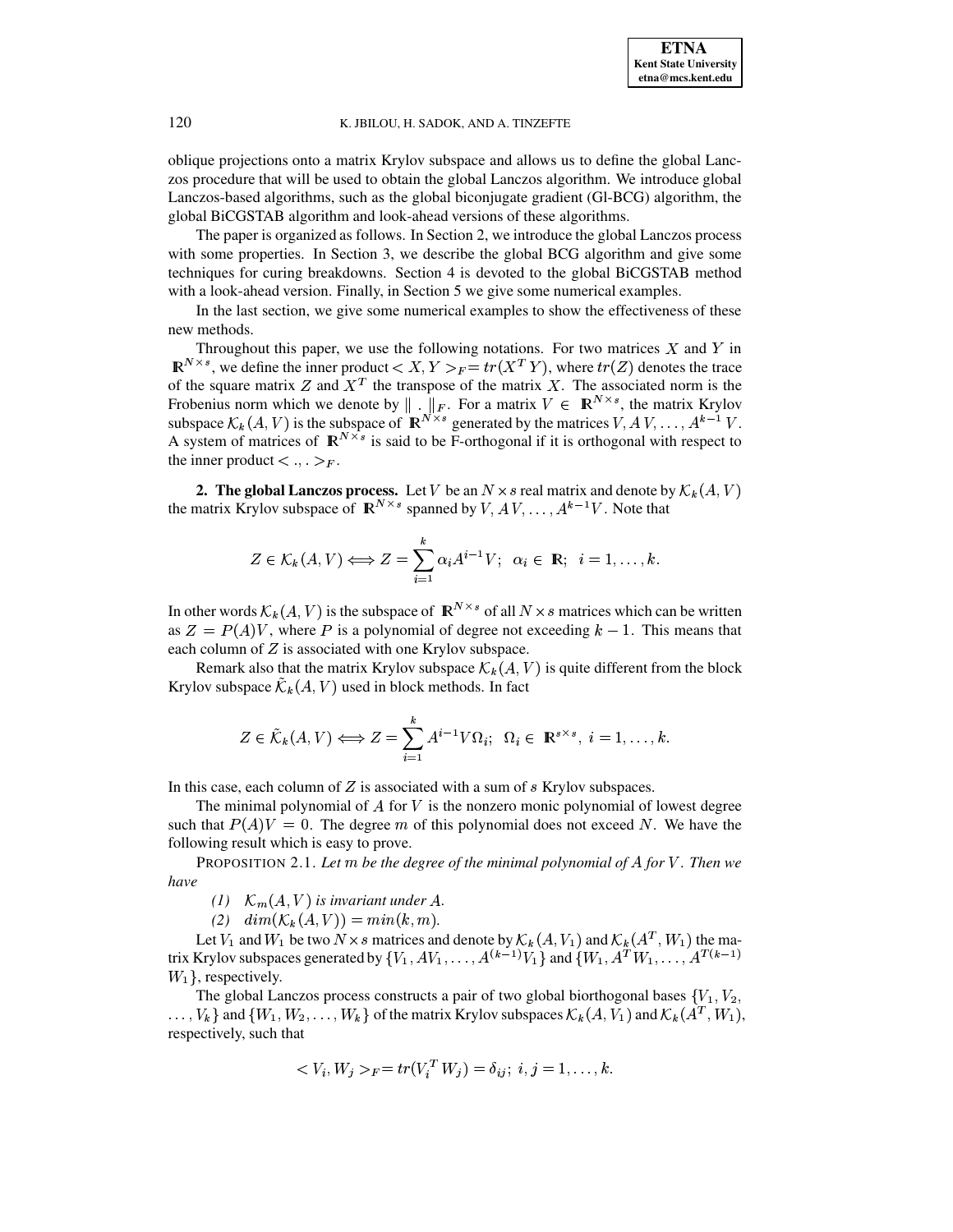The algorithm is defined as follows:

## ALGORITHM 1 The global Lanczos process

- 1. Choose two  $N \times s$  matrices  $V_1$  and  $W_1$  such that  $\langle V_1, W_1 \rangle_F = 1$ ,
- 2. set  $\beta_1 = \delta_1 = 0$  and  $W_0 = V_0 = 0$ ,
- 3. for  $j = 1, 2, ..., k$ <br>  $\alpha_j = tr(W_j^T A V_j),$  $\tilde{V}_{j+1} = A V_j - \alpha_j V_j - \beta_j V_{j-1} \, , \ \tilde{W}_{j+1} = A^T W_j - \alpha_j W_j - \delta_j W_{j-1} \, , \ \delta_{j+1} = \mid tr(\tilde{V}_{j+1}^T \tilde{W}_{j+1}) \mid^{1/2} \, , \ \beta_{j+1} = tr(\tilde{V}_{j+1}^T \tilde{W}_{j+1}) / \delta_{j+1} \, ,$  $V_{j+1} = \tilde{V}_{j+1}/\delta_{j+1}$ ,  $W_{j+1} = \tilde{W}_{j+1}/\beta_{j+1}$ , end.

Note that a breakdown occurs in the algorithm if, for some j,  $tr(\tilde{V}_{j+1}^T \tilde{W}_{j+1}) = 0$ . If  $\tilde{V}_{j+1} = 0$  for some j, then the matrix Krylov subspace  $\mathcal{K}_j(A, V_1)$  is invariant under A and then  $j \geq m$  the degree of the minimal polynomial of A for  $V_1$ . We will see that in this case we obtain the exact solution of the problem  $(1.1)$ .

Below we will give a look-ahead Lanczos-type algorithm that avoids the breakdown. Note that, since Algorithm 1 does not involve matrix inversions, the problem of linear dependence of vectors in the sequences  $V_1, AV_1, \ldots$  and  $W_1, A^T W_1, \ldots$  is not an issue. Therefore no deflation procedure to delete linearly or almost linearly dependent vectors is required. From now on, we set  $V_k = [V_1, \ldots, V_k]$  and  $W_k = [W_1, \ldots, W_k]$ , two matrices of dimension  $N \times ks$ . Let  $T_k$  be the tridiagonal matrix of dimension  $k \times k$  defined as:

$$
T_k = \left[\begin{array}{cccc} \alpha_1 & \beta_2 & & \\ \delta_2 & \alpha_2 & \ddots & \\ & \ddots & \ddots & \beta_k \\ & & \delta_k & \alpha_k \end{array}\right],
$$

where  $\alpha_i$ ,  $\beta_i$  and  $\delta_i$  are the scalars defined in the Algorithm 1.

Note that, for the Block Lanczos algorithm, the corresponding matrix is a block-tridiagonal matrix of dimension  $ks \times ks$ .

Define the matrix

$$
\tilde{T}_k = \left[ \begin{array}{c} T_k \\ \delta_{k+1} e_k^T \end{array} \right],
$$

where  $e_k = (0, ..., 0, 1)^T \in \mathbb{R}^k$ .

We use the notation  $*$  defined in [9] for the following product

(2.1) 
$$
\mathcal{V}_k * y = \sum_{i=1}^k y^i V_i = \mathcal{V}_k (y \otimes I_s),
$$

where  $y = (y^1, y^2, \dots, y^k)^T$  is a vector of  $\mathbb{R}^k$ , and analogously

(2.2) 
$$
\mathcal{V}_k * T_k = [\mathcal{V}_k * T_{.,1}, \mathcal{V}_k * T_{.,2}, \dots, \mathcal{V}_k * T_{.,k}],
$$

where  $T_{i}$  denotes the *i*-th column of the matrix  $T_k$ .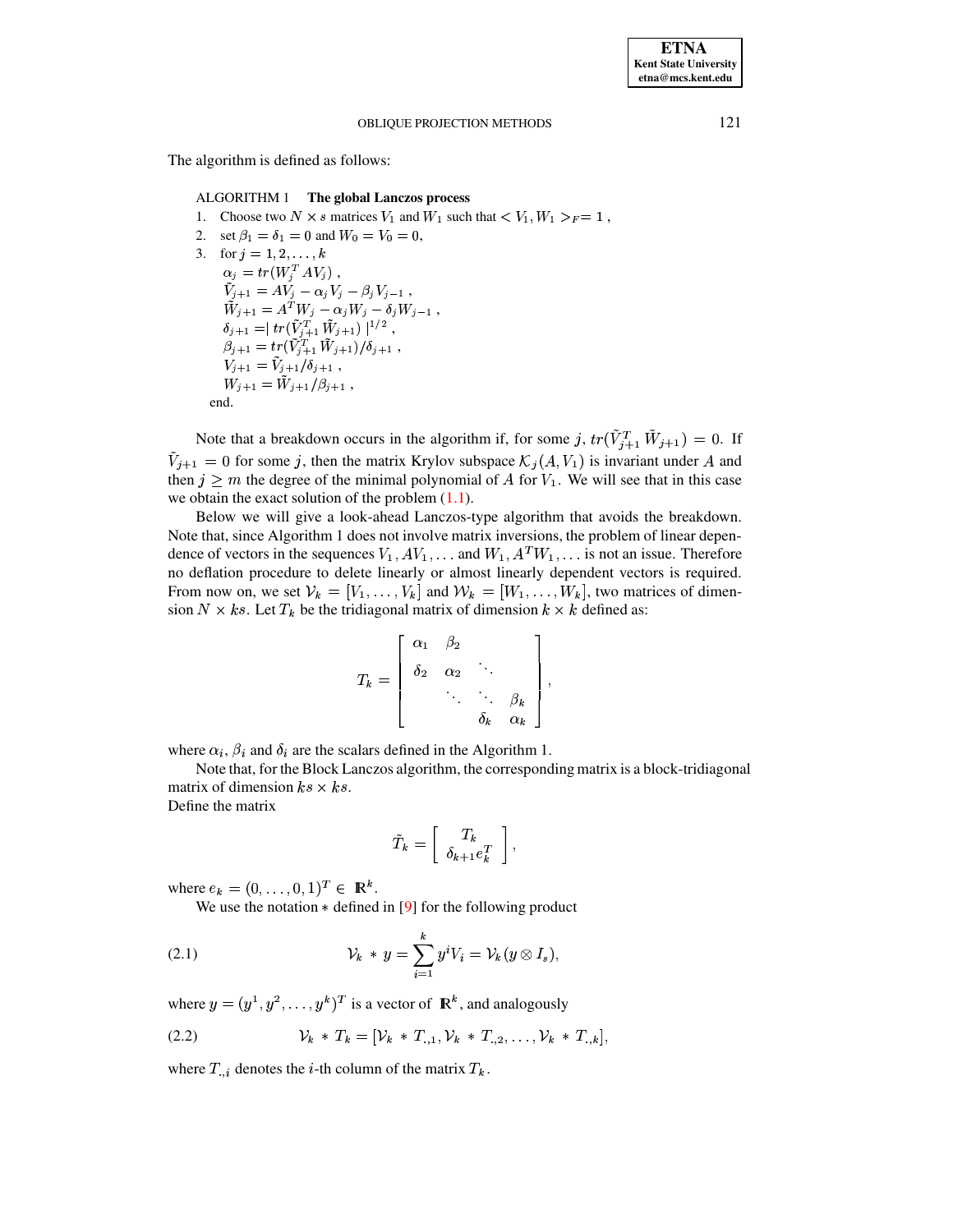Using these notations, we have the following result.

PROPOSITION 2.2. Assume that the global Lanczos algorithm does not break down before k steps. Then  $\{V_1, \ldots, V_k\}$  and  $\{W_1, \ldots, W_k\}$  form bases of the matrix Krylov subspaces  $\mathcal{K}_k(A, V_1)$  and  $\mathcal{K}_k(A^T, W_1)$ , respectively, and we have the following relations :

<span id="page-3-1"></span>(2.3) 
$$
A V_k = V_k * T_k + \delta_{k+1} [0, ..., 0, V_{k+1}],
$$

<span id="page-3-0"></span>

*Proof.* From the definition of the product \* and the structure of the matrix  $T_k$ , we have for  $j = 1, ..., k - 1$ ,

$$
\mathcal{V}_k * T_{.,j} = \alpha_j V_j + \delta_{j+1} V_{j+1} + \beta_j V_{j-1} = AV_j,
$$

and

$$
\mathcal{V}_k * T_{\cdot,k} = \beta_k V_{k-1} + \alpha_k V_k
$$
  
= 
$$
AV_k + \delta_{k+1} V_{k+1}
$$

Then we obtain

$$
A \mathcal{V}_k = \mathcal{V}_k * T_k + \delta_{k+1} [0, \ldots, 0, V_{k+1}]
$$

For the relation  $(2.4)$ , we have

$$
\mathcal{V}_{k+1} * \tilde{T}_k = [\mathcal{V}_k, V_{k+1}] * \tilde{T}_k \n= \mathcal{V}_k * T_k + \delta_{k+1} e_k^T V_{k+1} \n= \mathcal{V}_k * T_k + \delta_{k+1} [0, \dots, 0, V_{k+1}].
$$

Hence, using the relation  $(2.3)$ , the result of  $(2.4)$  holds.  $\Box$ 

Consider now the block linear system (1.1), let  $X_0$  be an initial guess and let  $R_0 = B AX_0$  be the corresponding residual. The global Lanczos method for solving (1.1) generates, at step k, the iterate  $X_k$  such that

<span id="page-3-2"></span>
$$
(2.5) \t\t X_k - X_0 = Z_k \in \mathcal{K}_k(A, R_0)
$$

and

<span id="page-3-3"></span>
$$
(2.6) \t\t R_k = B - AX_k \perp_F \mathcal{K}_k(A^T, \tilde{R}_0),
$$

where  $R_0$  is a given  $N \times s$  matrix provided that,  $\langle R_0, R_0 \rangle_{F} \neq 0$ . Let  $S_k$  denote the oblique projector onto  $A\mathcal{K}_k(A, R_0)$  and orthogonal to  $\mathcal{K}_k(A^T, \tilde{R}_0)$ . Then it follows from the relations  $(2.5)$  and  $(2.6)$  that

$$
(2.7) \t\t R_k = R_0 - S_k R_0
$$

Let  $\{V_1, \ldots, V_k\}$  and  $\{W_1, \ldots, W_k\}$  be the sets of matrices constructed by Algorithm 1, generating the matrix Krylov subspaces  $\mathcal{K}_k(A, R_0)$  and  $\mathcal{K}_k(A^T, R_0)$ , respectively, with the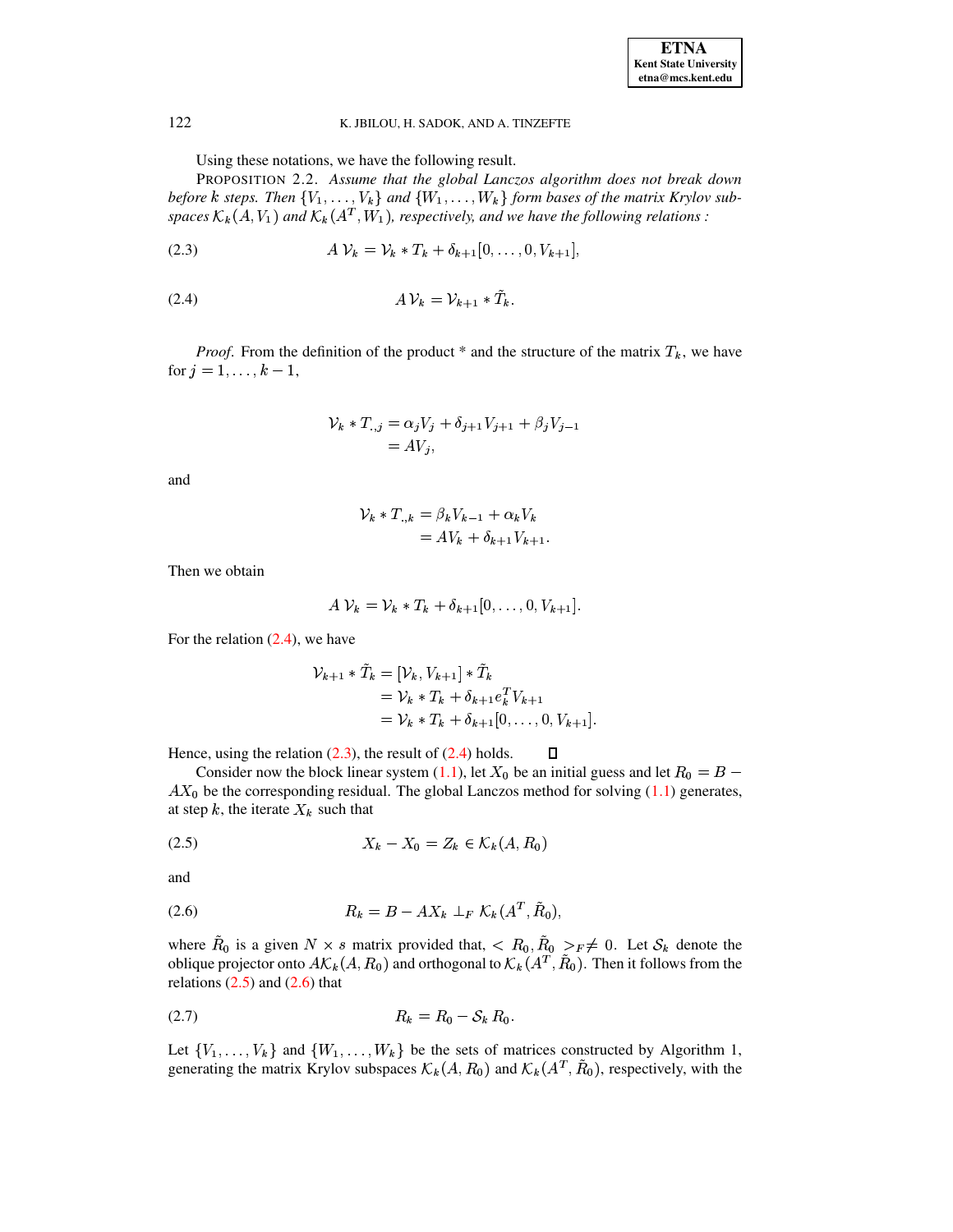| <b>ETNA</b>           |
|-----------------------|
| Kent State University |
| etna@mcs.kent.edu     |

initializations  $V_1 = R_0 / ||R_0||_F$  and  $W_1$  such that,  $\langle V_1, W_1 \rangle_F = 1$ . Now, from the relation  $(2.5)$  it follows that,

$$
(2.8) \t\t X_k = X_0 + \mathcal{V}_k * y_k
$$

where  $y_k$  is the vector of  $\mathbb{R}^k$  obtained from

$$
\langle R_0 - A \mathcal{V}_k * y_k, W_i \rangle_F = 0,
$$

which is equivalent to

<span id="page-4-0"></span>
$$
(2.9) \t\t  $R_0, W_i >_F = \langle A \mathcal{V}_k * y_k, W_i >_F; i = 1, ..., k.$
$$

Hence,  $(2.9)$  can be written as

$$
\sum_{j=1}^{k} y_k^{j} tr(W_1^{T} A V_j) = || R_0 ||_F
$$

and

$$
\sum_{j=1}^{k} y_k^{j} tr(W_i^{T} A V_j) = 0; i = 2, ..., k.
$$

Finally, the preceding linear system can be expressed as

$$
(2.10) \t T_k y_k = || R_0 ||_F e_1^{(k)}.
$$

where  $e_1^{(k)}$  is the first vector of the canonical basis of  $\mathbb{R}^k$ . If the tridiagonal matrix  $T_k$  is nonsingular, the iterate  $X_k$  obtained by the global Lanczos method is then given as

<span id="page-4-1"></span>(2.11) 
$$
X_k = X_0 + || R_0 ||_F \ \mathcal{V}_k * T_k^{-1} e_1^{(k)}.
$$

Let us see now how to compute the norm of the residual  $R_k$  without actually having to compute the approximation  $X_k$ . This will be useful for determining whether convergence is achieved without explicitly using  $X_k$ . The residual  $R_k$  is given as

$$
R_k = R_0 - A \mathcal{V}_k * y_k
$$

From the relation (2.3) and the fact that,  $R_0 = || R_0 ||_F V_1$ , it follows that,

$$
R_k = || R_0 ||_F V_1 - V_k * T_k y_k + \delta_{k+1} [0, 0, \ldots, V_{k+1}] * y_k.
$$

On the other hand, since  $V_1 = V_k * e_1^{(k)}$ , we obtain

$$
R_k = \mathcal{V}_k * (\| R_0 \|_F e_1^{(k)} - T_k y_k) + \delta_{k+1} [0, 0, \ldots, V_{k+1}] * y_k.
$$

Finally, using  $(2.11)$  in the preceding equation, we get

$$
(2.12) \t\t\t || R_k ||_F = |\delta_{k+1} y_k^k || || V_{k+1} ||_F,
$$

where  $y_k^k$  is the last component of the vector  $y_k$ . If m is the degree of the minimal polynomial of A for  $R_0$ , then  $\mathcal{K}_m(A, R_0)$  is invariant and  $X_m = X$  is the exact solution of (1.1). As  $m \leq N$ , the algorithm converges in at most N iterations.

In what follows, we describe some global Lanczos-based methods for solving the multiple linear system  $(1.1)$ .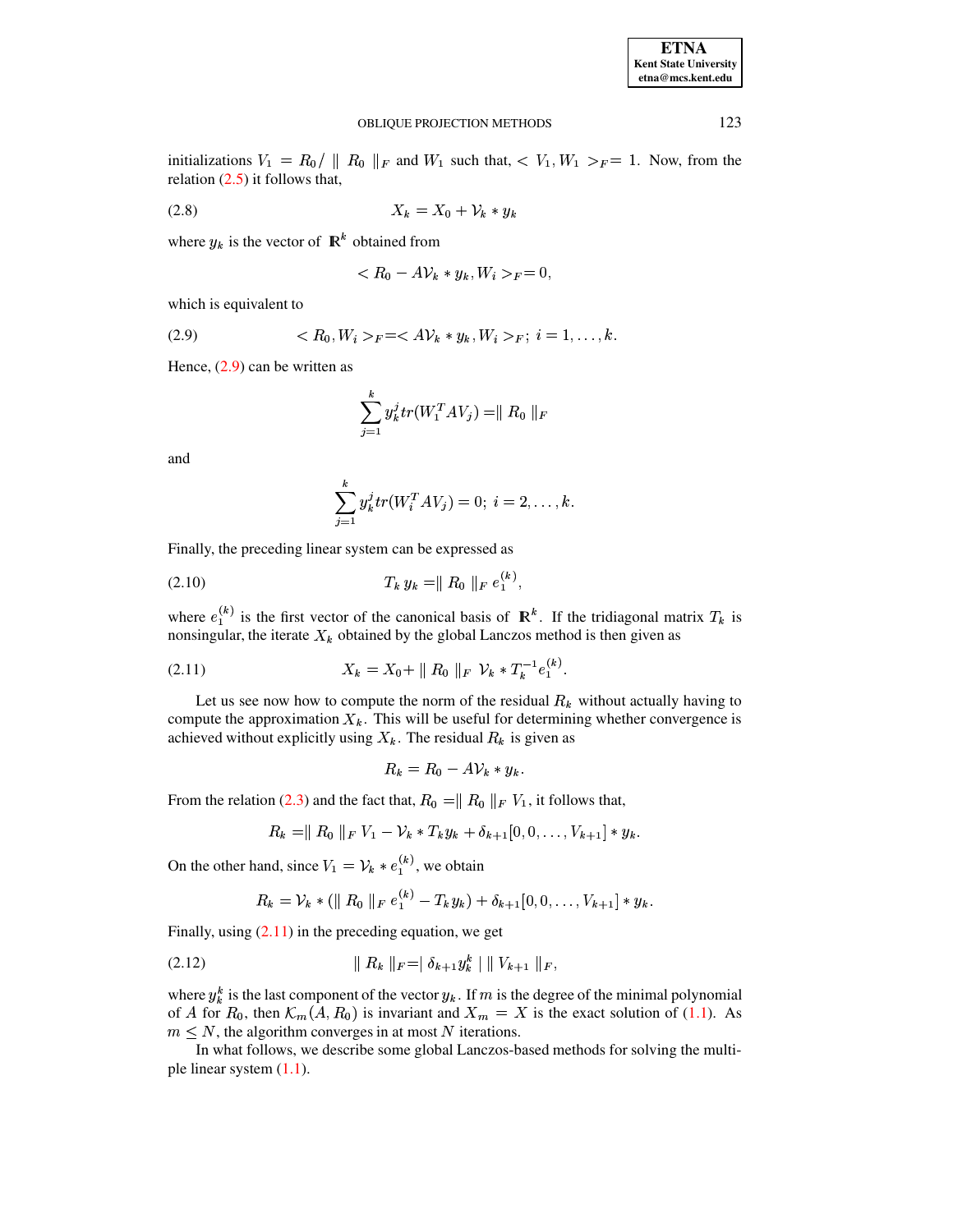## 3. The Global Biconjugate Gradient method.

**3.1. The Global BCG algorithm.** The Global Biconjugate Gradient (Gl-BCG) algorithm can be derived from Algorithm 1 in the same way as the classical BCG has been obtained in [7]. At step k, the residual  $R_k$  generated by this algorithm is such that,  $R_k - R_0$  lies in the right matrix Krylov subspace  $\mathcal{K}_k(A, AR_0) = span\{AR_0, A^2R_0, \ldots, A^kR_0\}$  and  $R_k$ is F-orthognal to the left matrix Krylov subspace  $\mathcal{K}_k(A^T, \tilde{R}_0) = span{\{\tilde{R}_0, A^T\tilde{R}_0, \ldots, A^{Tk-1}\}}$  $R_0$ , where  $R_0$  is a given  $N \times s$  matrix.

The algorithm is defined as follows

## ALGORITHM 2 The Global Biconjugate Gradient (GI-BCG) algorithm

- 1. Compute  $R_0 = B AX_0$  for a given  $X_0$ , and choose  $\tilde{R}_0$  such that,  $\langle R_0, \tilde{R}_0 \rangle_F \neq 0$ ,
- 2. set  $P_0 = R_0$  and  $P_0 = R_0$ ,
- 3. for  $j = 0, 1, ...$  compute

$$
a. X_{j+1} = X_j + \alpha_j P_j, \text{ where } \alpha_j = \frac{R_j, \tilde{R}_j >_F}{\langle AP_j, \tilde{P}_j >_F},
$$
\n
$$
b. R_{j+1} = R_j - \alpha_j AP_j,
$$
\n
$$
c. \tilde{R}_{j+1} = \tilde{R}_j - \alpha_j A^T \tilde{P}_j,
$$
\n
$$
d. P_{j+1} = R_{j+1} + \beta_j P_j, \text{ where } \beta_j = \frac{\langle R_{j+1}, \tilde{R}_{j+1} >_F}{\langle R_j, \tilde{R}_j >_F},
$$
\n
$$
e. \tilde{P}_{j+1} = \tilde{R}_{j+1} + \beta_j \tilde{P}_j.
$$

It is not difficult to prove the next results.

PROPOSITION 3.1. The matrices produced by the Gl-BCG algorithm satisfy the following relations:

- $\langle R_k, \tilde{R}_l \rangle_F = 0$  and  $\langle AP_k, \tilde{P}_l \rangle_F = 0$ ;  $k \neq l$ .  $(1)$
- (2)  $span\{P_0,\ldots,P_k\} = span\{R_0,\ldots,A^kR_0\}.$
- (3)  $span{\{\tilde{P}_0,\ldots,\tilde{P}_k\}} = span{\{\tilde{R}_0,\ldots,A^{T^k}\tilde{R}_0\}}.$
- (4)  $R_k R_0 \in \mathcal{K}_k(A, R_0)$  and  $R_k$  is orthogonal to  $\mathcal{K}_k(A^T, \tilde{R}_0)$ .

The residual  $R_k$  produced by the Gl-BCG algorithm can also be expressed as

$$
R_k = \mathcal{P}_k(A) R_0,
$$

where  $P_k$  is a polynomial of degree k with scalar coefficients satisfying  $P_k(0) = 1$ . The matrix direction  $P_k$  can also be written as

$$
P_k = \phi_k(A) R_0.
$$

Here  $\phi_k$  is a polynomial with scalar coefficients. Note that  $\hat{R}_k$  and  $\hat{P}_k$  also can be expressed as

$$
\tilde{R}_k = \mathcal{P}_k(A^T) \tilde{R}_0 \text{ and } \tilde{P}_k = \phi_k(A^T) \tilde{R}_0.
$$

One disadvantage of the Gl-BCG algorithm is the fact that breakdowns may occur in the algorithm. In the following subsection we give a look-ahead Lanczos-type algorithm that avoids this problem.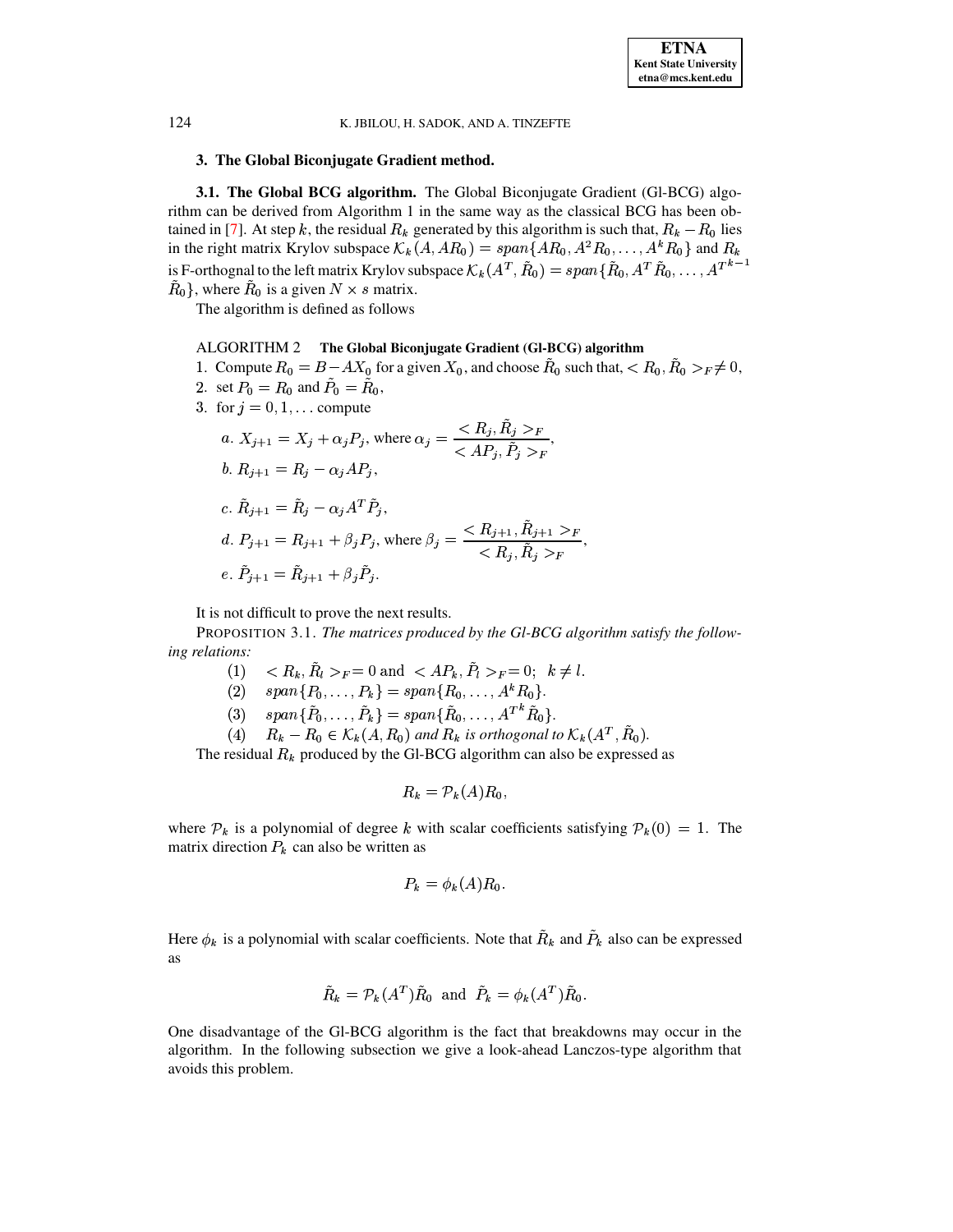| <b>ETNA</b>                  |
|------------------------------|
| <b>Kent State University</b> |
| etna@mcs.kent.edu            |

3.2. A look-ahead global Lanczos-type algorithm. The global Lanczos method constructs a sequence of approximations  $(X_k)$ ,  $k = 1, 2, \dots$  such that,

$$
X_k - X_0 \in \mathcal{K}_k(A, R_0)
$$

and

$$
R_k \perp_F \mathcal{K}_k(A^T,\bar{R}_0),
$$

where  $R_0$  and  $X_0$  are chosen  $N \times s$  matrices. Hence the residual  $R_k$  satisfies

$$
R_k = \mathcal{P}_k(A) R_0,
$$

where  $P_k$  is a scalar polynomial of degree at most k with  $P_k(0) = 1$ . Then the F-orthogonality property gives

$$
\langle A^{T}{}^{i}\tilde{R}_{0}, R_{k} \rangle_{F} = 0; i = 0, \ldots, k - 1.
$$

Setting  $c_i = \langle \hat{R}_0, A^i R_0 \rangle_F$  and defining c to be the linear functional on the space of polynomials by  $c(t^i) = c_i$ , the orthogonality relation can be written as

$$
c(t^i {\mathcal P}_k(t))=0; \ i=0,\ldots,k-1.
$$

This shows that  $P_k$  is the polynomial of degree k belonging to the family of orthogonal polynomials with respect to the functional c. The F-orthogonality property shows that the polynomial  $P_k$  exists and is unique if and only if the Hankel determinant

$$
\mathcal{H}_k^{(1)}=\left|\begin{array}{ccc}c_1&\ldots&c_k\\ \vdots&&\vdots\\ c_k&\ldots&c_{2k-1}\end{array}\right|\neq 0.
$$

Let  $c^{(1)}$  be the linear functional defined on the space of polynomials by  $c^{(1)}(t^i) = c(t^{i+1})$  $c_{i+1}$  and let  $\mathcal{P}_k^{(1)}$  be the monic polynomial of degree k belonging to the family of formal<br>orthogonal polynomials with respect to  $c^{(1)}$ .  $\mathcal{P}_k$  and  $\mathcal{P}_k^{(1)}$  exist under the condition that  $\mathcal{H}_k^{(1)} \neq 0.$ 

The recursive computation of  $\mathcal{P}_k$  involves the computation of some scalar products which appear as denominators and of the recurrence relationships. Thus, if one of these scalar products vanishes, a breakdown occurs in the algorithm. This can be avoided by jumping over these polynomials and by computing only the existing ones (called regular). This kind of breakdown is called *true breakdown* [1]. There in another possible breakdown in Lanczostype algorithms (called *ghost breakdown* [1] which is not due to the non-existence of some orthogonal polynomials of the family  $\mathcal{P}_k$ , but to the recurrence relationship under consideration which cannot be used for computing  $\mathcal{P}_k$ , for some k. For instance, in Gl-Lanczos/Ortores  $(\mathcal{P}_{k+1})$  is computed from  $\mathcal{P}_k$  and  $\mathcal{P}_{k-1}$ ) and in Gl-Lanczos/orthomin (Gl-BICG) ( $\mathcal{P}_{k+1}$  is computed from  $\mathcal{P}_k$  and  $\mathcal{P}_k^{(1)}$ , and the polynomial  $\mathcal{P}_{k+1}^{(1)}$  is computed form  $\mathcal{P}_{k+1}$  and  $\mathcal{P}_k^{(1)}$ ).<br>Since we are interested only on the existing polynomials (regular), we still denote by  $\mathcal{$  $\mathcal{P}_{k+1}$  two successive regular polynomials of degrees  $n_k$  and  $n_k + m_k$  where  $m_k$  is the length of the jump. As shown in [5],  $m_k$  is defined such that,

$$
c^{(1)}(t^i\mathcal{P}_k^{(1)})=0;\ \ i=0,\ldots,n_k+m_k-2
$$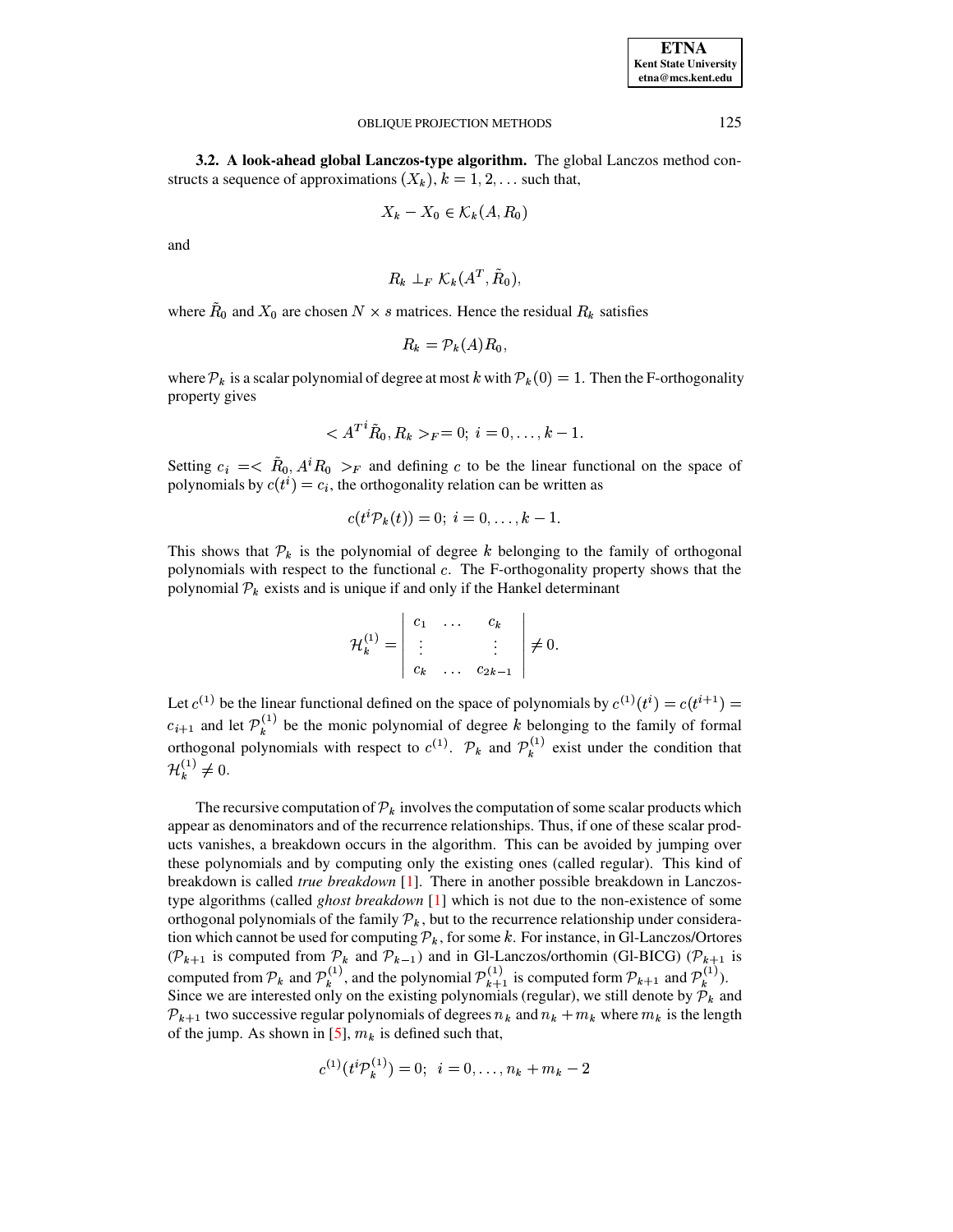and

$$
c^{(1)}(t^{n_k+m_k-1} \mathcal{P}_k^{(1)}) \neq 0.
$$

The polynomials  $\mathcal{P}_{k+1}$  et  $\mathcal{P}_{k+1}^{(1)}$  are computed by the following recursive relations

$$
\mathcal{P}_{k+1}(t) = \mathcal{P}_k(t) - tw_k(t)\mathcal{P}_k^{(1)}(t)
$$
  

$$
\mathcal{P}_{k+1}^{(1)}(t) = q_k(t)\mathcal{P}_k^{(1)}(t) - C_{k+1}\mathcal{P}_{k-1}^{(1)}(t),
$$

where  $\mathcal{P}_{-1}^{(1)}(t) = 0$ ,  $C_1 = 0$  and  $\mathcal{P}_0^{(1)}(t) = 1$ . Here  $q_k$  is a monic polynomial of degree  $m_k$  and  $w_k$  is a polynomial of degree at most  $m_k - 1$ . If we set

$$
R_k = \mathcal{P}_k(A)R_0 \qquad \text{and} \qquad Z_k = \mathcal{P}_k^{(1)}(A)R_0
$$

then we get the following relations

$$
R_{k+1} = R_k - Aw_k(A)Z_k,
$$
  
\n
$$
X_{k+1} = X_k - w_k(A)Z_k,
$$
  
\n
$$
Z_{k+1} = q_k(A)Z_k - C_{k+1}Z_{k-1},
$$

with the initializations  $Z_0 = R_0$ ,  $Z_{-1} = 0$  and  $C_1 = 0$ . The scalars  $C_{k+1}$  and the coefficients of the polynomials  $q_k$  and  $w_k$  are computed using the orthogonality relations of the polynomials  $\mathcal{P}_{k+1}$  and  $\mathcal{P}_{k+1}^{(1)}$ . Since  $\mathcal{P}_{k}^{(1)}$  is of degree exactly  $n_k$  these orthogonality relations can be expressed as follows

$$
c(t^{i} \mathcal{P}_k^{(1)} \mathcal{P}_{k+1}) = 0; \quad i = 0, \dots, m_k - 1,
$$
  

$$
c^{(1)}(t^{i} \mathcal{P}_k^{(1)} \mathcal{P}_{k+1}^{(1)}) = 0; \quad i = 0, \dots, m_k - 1,
$$

and

$$
c^{(1)}(t^{i}\mathcal{P}_k^{(1)}^2) = 0; \ \ i = 0, \dots, m_k - 2,
$$
  

$$
c^{(1)}(t^{m_k - 1}\mathcal{P}_k^{(1)}^2) \neq 0.
$$

Let

$$
\tilde{Z}_k = \mathcal{P}_k^{(1)}(A^T)\tilde{R}_0.
$$

Then we have the recurrence relation

$$
\tilde{Z}_{k+1} = q_k(A^T) \tilde{Z}_k - C_{k+1} \tilde{Z}_{k-1},
$$

with  $\tilde{Z}_0 = \tilde{R}_0$  et  $\tilde{Z}_{-1} = 0$ . The length of the jump  $m_k$ , is computed by using the following relations

$$
<\tilde{Z}_k, A^{i+1}Z_k>_{F} = 0
$$
 for  $i = 0, ..., m_k - 2$  and  $<\tilde{Z}_k, A^{m_k}Z_k>_{F} \neq 0$ 

Let  $w_k(t) = \sum_{i=0}^{m_k-1} \beta_i^{(k)} t^i$  and  $q_k(t) = \sum_{i=0}^{m_k} \alpha_i^{(k)} t^i$  with  $\alpha_{m_k}^{(k)} = 1$ , and define

$$
d_i^{(k)} = \langle Z_k, A^i R_k \rangle_F; \quad i = 0, \dots, m_k - 1,
$$
  

$$
b_i^{(k)} = \langle \tilde{Z}_k, A^{m_k + i} Z_k \rangle_F; \quad i = 0, \dots, m_k.
$$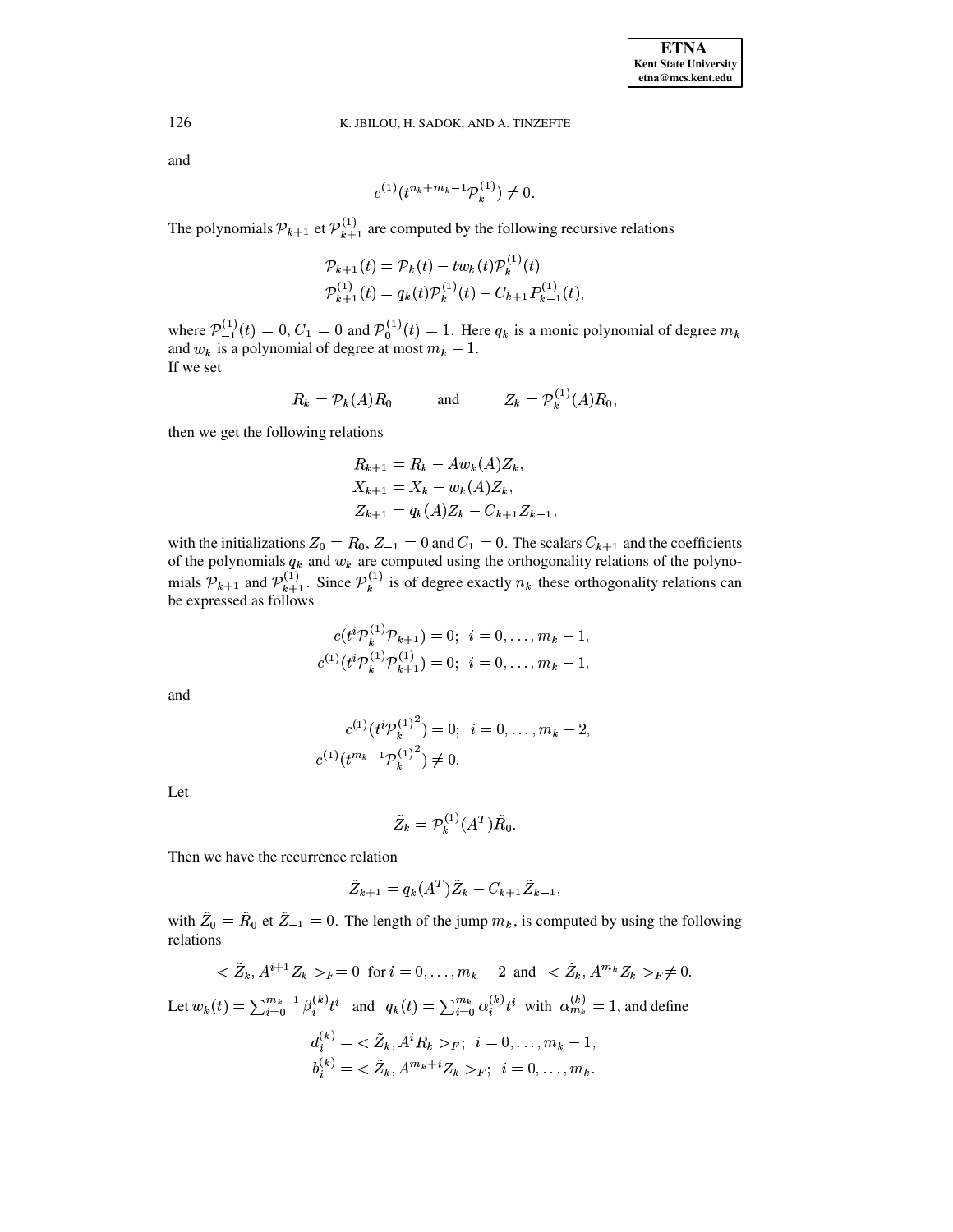The coefficients  $\alpha_i^{(k)}$  and  $\beta_i^{(k)}$ ,  $i = 0, ..., m_k - 1$ , are given as solutions of the following two triangular linear systems with the same coefficient matrix

| , (k)                    | $h^{(k)}$<br>, (k)              |          |      |           | $m_{\mu}$ + $-1$<br>$-2$<br>$\langle m_k \rangle$ | $\alpha_{m_k-1}$<br>$\alpha_{\bm m_{\bm k}}$<br>$-2$ | (к<br>$\mathbf{r}(k)$ | $\boldsymbol{k}$<br>, (k)<br>$\mathbf{v}_2$ |  |
|--------------------------|---------------------------------|----------|------|-----------|---------------------------------------------------|------------------------------------------------------|-----------------------|---------------------------------------------|--|
|                          |                                 |          |      |           |                                                   |                                                      |                       |                                             |  |
|                          |                                 |          |      |           |                                                   |                                                      |                       |                                             |  |
| $-2$<br>$\binom{m_k}{k}$ | $ k\rangle$<br>$\binom{m_k}{k}$ | $\cdots$ |      |           | $\overline{k}$<br>$\varphi(k)$                    | (k<br>$\left( k\right)$                              | k<br>$\omega_{m_k}$   | $m_k$                                       |  |
| $m_k-1$                  | $\Omega$<br>$m_k - 2$           |          | h(k) | $h^{(k)}$ |                                                   | $\alpha_0^{\vee}$                                    | $m_{\bm{k}}$          | $v_{m_k}$                                   |  |

As  $b_0^{(k)} = \langle \tilde{Z}_k, A^{m_k} Z_k \rangle_F \neq 0$ , the matrix of the preceding system is always nonsingular.<br>We also note that,  $C_{k+1} = b_0^{(k)}/b_0^{(k-1)}$ . Summarizing we get the following algorithm:<br>ALGORITHM 3 **Global mrz-stab** $(A,$ 

1. initialization

 $Z_{-1} = 0, \tilde{Z}_{-1} = 0, R_0 = B - AX_0, Z_0 = R_0, \tilde{Z}_0 = \tilde{R}_0$ <br>  $n_0 = 0, C_1 = 0, m_{-1} = 0$  and  $k = 0$ ,

- 2. while  $R_k \neq 0$  do  $Z_{k,0} = Z_k, \tilde{Z}_{k,0} = \tilde{Z}_k, d_0^{(k)} = \langle \tilde{Z}_{k,0}, R_k \rangle_F,$ <br>  $Z_{k,1} = AZ_{k,0}, m_k = 1, b_0^{(k)} = \langle \tilde{Z}_{k,0}, Z_{k,1} \rangle_F,$
- **while**  $b_0^{(k)} = 0$  do  $3.$  $m_k = m_k + 1, Z_{k,m_k} = AZ_{k,m_k-1}, b_0^{(k)} = \langle \tilde{Z}_{k,0}, Z_{k,m_k} \rangle_F,$ end while
- **4.**  $\beta_{m_k-1}^{(k)} = d_0^{(k)}/b_0^{(k)}$ <br> **if**  $k \neq 0$  **then**  $C_{k+1} = b_0^{(k)}/b_0^{(k-1)}$ , end if

5. 
$$
\begin{aligned}\n\text{for } i &= 1, \dots, m_k \text{ do} \\
\tilde{Z}_{k,i} &= A^T \tilde{Z}_{k,i-1} \\
b_i^{(k)} &= \langle \tilde{Z}_{k,i}, Z_{k,m_k} \rangle_F \\
\text{if } i \neq m_k \text{ then} \\
d_i^{(k)} &= \langle \tilde{Z}_{k,i}, R_k \rangle_F \\
\text{compute } \beta_{m_k-i-1}^{(k)} \\
\text{end if} \\
\text{compute } \alpha_{m_k-i}^{(k)} \\
\text{end for}\n\end{aligned}
$$

6. 
$$
X_{k+1} = X_k + \beta_0^{(k)} Z_{k,0} + \beta_1^{(k)} Z_{k,1} + \cdots + \beta_{m_k-1}^{(k)} Z_{k,m_k-1}
$$
  
\n
$$
R_{k+1} = R_k - [\beta_0^{(k)} Z_{k,1} + \beta_1 Z_{k,2} + \cdots + \beta_{m_k-1}^{(k)} Z_{k,m_k}]
$$
  
\n
$$
Z_{k+1} = \alpha_0^{(k)} Z_{k,0} + \alpha_1^{(k)} Z_{k,1} + \cdots + \alpha_{m_k-1}^{(k)} Z_{k,m_k-1} + Z_{k,m_k} - C_{k+1} Z_{k-1}
$$
  
\n
$$
\tilde{Z}_{k+1} = \alpha_0^{(k)} \tilde{Z}_{k,0} + \alpha_1^{(k)} \tilde{Z}_{k,1} + \cdots + \alpha_{m_k-1}^{(k)} \tilde{Z}_{k,m_k-1} + \tilde{Z}_{k,m_k} - C_{k+1} \tilde{Z}_{k-1}
$$
  
\n7. 
$$
n_{k+1} = n_k + m_k
$$
  
\n
$$
k = k + 1
$$
  
\nend while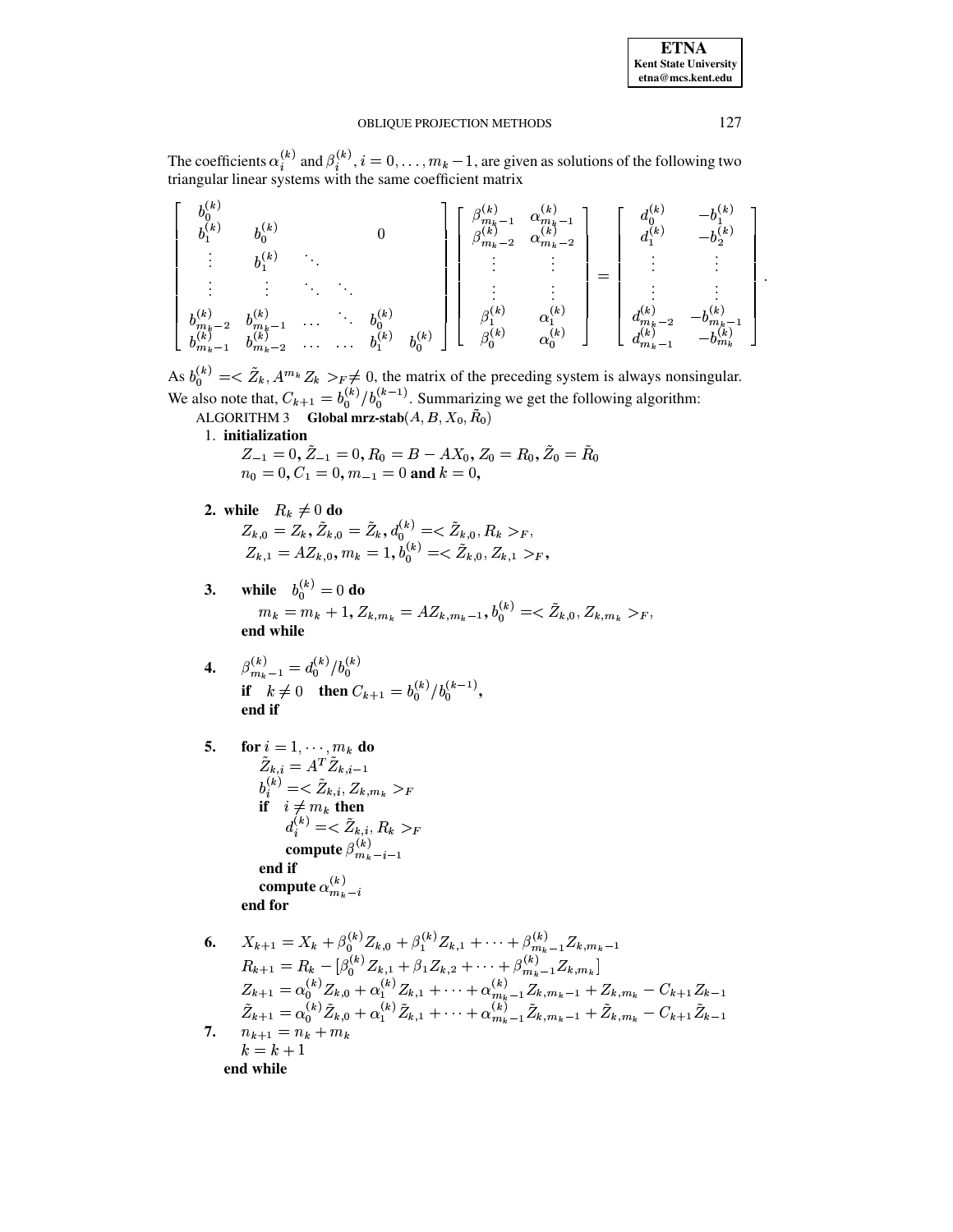The computation of the global MRZ-stab algorithm requires the storage of many matrices of dimension  $N \times s$ . To overcome this problem, we use Horner's algorithm to compute  $w_k(A)R_k$  and  $q_k(A)Z_k$ . Let  $h_k$  be the monic polynomial defined by

$$
h_k(t) = \gamma_0^{(k)} + \ldots + \gamma_{m_k-1}^{(k)} t^{m_k-1} + t^{m_k}.
$$

Then applying Horner's algorithm, the polynomial  $h_k$  can be computed recursively as follows

$$
h_k^{(0)} = 1,
$$
  
\n
$$
h_k^{(i)} = th_k^{(i-1)} + \gamma_{m_k - i}^{(k)}
$$
 for  $i = 1, ..., m_k$ ,  
\n
$$
h_k(t) = h_k^{(m_k)}(t).
$$

The coefficients  $\gamma_i^{(k)}$ ,  $i = 1, ..., m_k$ , are computed such that,

$$
\begin{bmatrix}\nb_0^{(k)} & b_1^{(k)} & b_0^{(k)} & 0 & 0 \\
b_1^{(k)} & b_0^{(k)} & \ddots & \ddots & \ddots \\
\vdots & \vdots & \ddots & \ddots & \vdots \\
b_{m_k-1}^{(k)} & b_{m_k-1}^{(k)} & \cdots & \ddots & b_1^{(k)} & b_0^{(k)}\n\end{bmatrix}\n\begin{bmatrix}\n\gamma_{m_k-1}^{(k)} & 0 & 0 & 0 \\
\gamma_{m_k-2}^{(k)} & \gamma_{m_k-2}^{(k)} & \ddots & \gamma_{m_k-1}^{(k)} \\
\vdots & \vdots & \ddots & \ddots & \vdots \\
\gamma_0^{(k)} & \gamma_0^{(k)} & \gamma_0^{(k)} & \gamma_0^{(k)}\n\end{bmatrix} = - \begin{bmatrix}\nb_1^{(k)} & 0 & 0 & 0 \\
\vdots & \vdots & \ddots & \vdots \\
\vdots & \vdots & \ddots & \vdots \\
\vdots & \vdots & \ddots & \vdots \\
\vdots & \vdots & \ddots & \vdots \\
b_{m_k-1}^{(k)} & b_{m_k-1}^{(k)} & \cdots & b_1^{(k)} & b_0^{(k)}\n\end{bmatrix}
$$

Then using the expressions of the coefficients  $\beta_i^{(k)}$  and  $\alpha_i^{(k)}$ , one obtains

$$
w_k(t) = \frac{1}{b_0^{(k)}} \sum_{j=0}^{m_k - 1} d_{m_k - j - 1}^{(k)} h_k^{(j)}(t),
$$
  

$$
q_k(t) = h_k(t) = h_k^{(m_k)}(t).
$$

Note that, with this new approach, we do not have to store all the  $b_i^{(k)}$ 's but only  $b_0^{(k)}$ . The new algorithm is called global HMRZ-stab and is summarized as follows.

ALGORITHM 4 Global HMRZ-stab  $(A, B, X_0, \tilde{R}_0)$ 

1. initialization

$$
Z_{-1} = 0, \quad \tilde{Z}_{-1} = 0
$$
  
\n $R_0 = B - AX_0$   
\n $\tilde{Z}_0 = \tilde{R}_0$   
\n $Z_0 = R_0$   
\n $n_0 = 0$   
\n $C_1 = 0$   
\n $b_0^{(-1)} = 0; \quad k = 0$   
\n2. while  $R_k \neq 0$  do  
\n $d_0^{(k)} = \langle \tilde{Z}_k, R_k \rangle_F$   
\n $m_k = 1$   
\n $Y_k = A^T \tilde{Z}_k$   
\n $V_k = Y_k$   
\n $b_0^{(k)} = \langle Y_k, Z_k \rangle_F$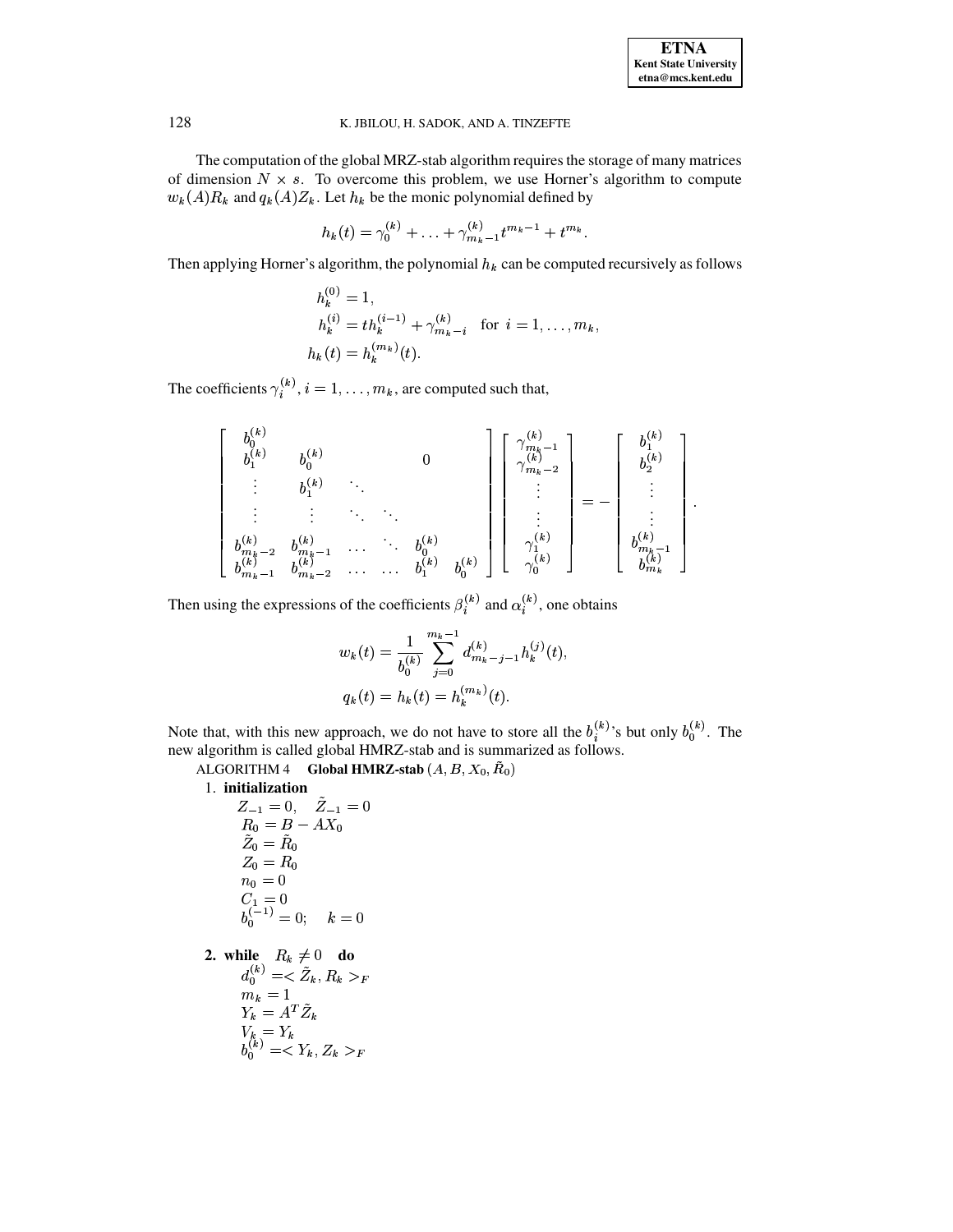**ETNA Kent State University**  $etna@mcs. kent.edu$ 

#### OBLIQUE PROJECTION METHODS

- while  $b_0^{(k)} = 0$  do  $3.$  $\substack{m_k = m_k + 1 \\ d_{m_k-1}^{(k)} = \langle Y_k, R_k \rangle_F}$  $Y_k = A^T Y_k$ <br>  $b_0^{(k)} = \langle Y_k, Z_k \rangle_F$ end while
- if  $k \neq 0$  then<br>  $C_{k+1} = b_0^{(k)}/b_0^{(k-1)}$  $\overline{4}$ . end if  $T_k = Z_k$  $\label{eq:z_k+1} \begin{array}{l} Z_{k+1} = -C_{k+1}Z_{k-1} \\ \tilde{T}_k = \tilde{Z}_k \end{array}$  $\tilde{Z}_{k+1} = -C_{k+1}\tilde{Z}_{k-1}$  $\boldsymbol{X}_{k+1} = \boldsymbol{X}_k$  $R_{k+1} = R_k$
- 5. for  $i = 1, \dots, m_k$  do  $U_k = AT_k$ <br> $\beta = d_{m_k - i}^{(k)}/b_0^{(k)}$  $X_{k+1} = X_{k+1} + \beta T_k$  $R_{k+1} = R_{k+1} - \beta U_k$  $\gamma=-_F / b_0^{(k)}$  $T_k = U_k + \gamma Z_k$ if  $i \neq 1$  then  $V_k = A^T \tilde{T}_k$ end if  $\tilde{T}_k = V_k + \gamma \tilde{Z}_k$ end for
- $Z_{k+1} = Z_{k+1} + T_k$ 6.  $\tilde{Z}_{k+1} = \tilde{Z}_{k+1} + \tilde{T}_k$  $n_{k+1} = n_k + m_k$  $k=k+1$ end while

## 4. The global BiCGSTAB algorithm.

**4.1. The global BiCGSTAB algorithm.** We have seen that at step k the residual  $R_k^{gb}$ and the matrix direction  $P_k^{gb}$  produced by Gl-BCG satisfy

<span id="page-10-0"></span>
$$
(4.1) \t\t R_k^{gb} = R_{k-1}^{gb} - \alpha_k A P_{k-1}^{gb},
$$

and

(4.2) 
$$
P_k^{gb} = R_k^{gb} + \beta_k P_{k-1}^{gb}.
$$

The  $k$ -th residual of global BiCGSTAB is defined by

$$
R_k = (I - \omega_k A) S_k
$$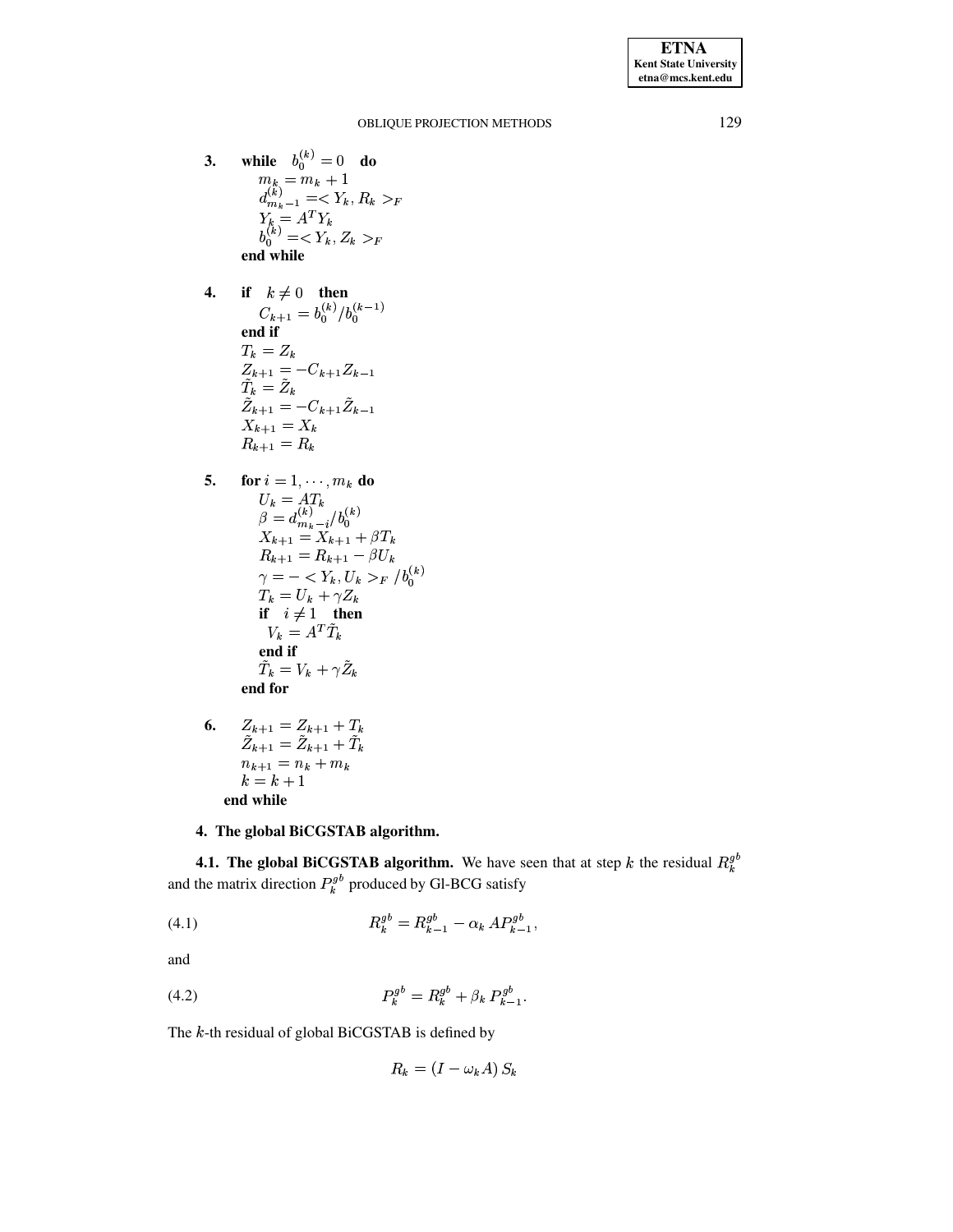130 where

<span id="page-11-0"></span>(4.3) 
$$
S_k = (I - \omega_{k-1}A) \dots (I - \omega_1A) R_k^{gb}
$$

The parameter  $\omega_k$  is selected to minimize the F-norm of  $R_k$ , so we have

$$
\omega_k = \frac{S_k, AS_k >_F}{S_{k, AS_k} \cdot S_F}.
$$

Using  $(4.1)$  and  $(4.3)$  we get

$$
S_k = R_{k-1} - \alpha_k A P_{k-1}
$$

where

$$
P_{k-1} = (I - \omega_{k-1}A) \dots (I - \omega_1A) P_{k-1}^{gb}.
$$

Now since  $R_k^{gb}$  ( $k \ge 1$ ) is F-orthogonal to the matrix Krylov subspace  $\mathcal{K}_k(A^T, \tilde{R}_0)$  it follows from (4.3) that,

$$
\langle R_0, S_k \rangle_F = 0; \quad k \ge 1.
$$

Using this orthogonality, we get

$$
\alpha_k = \frac{R_0, R_{k-1} > F}{\langle \tilde{R}_0, AP_{k-1} > F}.
$$

On the other hand, the global BiCGSTAB direction  $P_k$  is given by

$$
P_k = (I - \omega_k A) \dots (I - \omega_1 A) [R_k^{gb} + \beta_k P_{k-1}^{gb}]
$$

which can be written as

$$
P_k = (I - \omega_k A)(S_k + \beta_k P_{k-1})
$$

as well as

$$
P_k = (I - \omega_k A) Q_k
$$

where

$$
Q_k = S_k + \beta_k P_{k-1}
$$
  
=  $(I - \omega_{k-1}A) \dots (I - \omega_1A) P_k^{gb}.$ 

We now have to compute  $\beta_k$  by using the fact that  $P_k^{gb}$  is F-orthogonal to the subspace  $\mathcal{K}_k(A^T, \tilde{R}_0)$ . It follows that,

$$
\langle R_0, A\, Q_k \rangle_F = 0; \quad k \ge 1.
$$

Therefore

$$
\beta_k = -\frac{R_0, AS_k >_F}{<\tilde{R}_0, AP_{k-1} >_F}.
$$

The global BiCGSTAB algorithm is given as follows: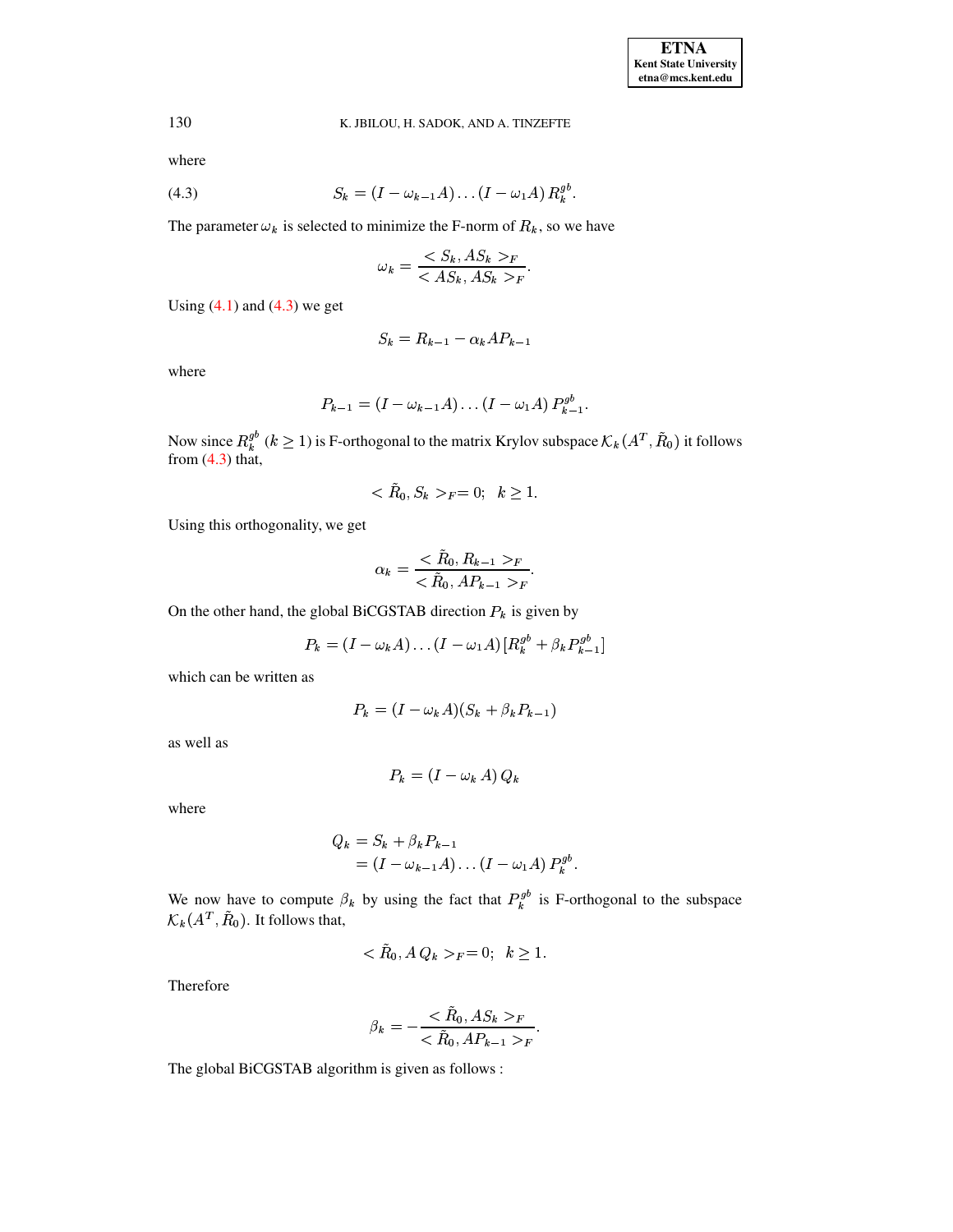ALGORITHM 5 The GI-BiCGSTAB algorithm

Compute  $R_0 = B - AX_0$ , where  $X_0$  is an initial approximate solution;  $P_0 = R_0$ and  $\tilde{R}_0$  arbitrary,

for 
$$
k = 1, 2, ...
$$
  
\n
$$
V_{k-1} = AP_{k-1},
$$
\n
$$
S_k = R_{k-1} - \alpha_k V_{k-1}, \alpha_k = \frac{\langle \tilde{R}_0, R_{k-1} \rangle_F}{\langle \tilde{R}_0, V_{k-1} \rangle_F},
$$
\n
$$
T_k = AS_k,
$$
\n
$$
X_k = X_{k-1} + \alpha_k P_{k-1} + \omega_k S_k, \omega_k = \frac{\langle T_k, S_k \rangle_F}{\langle T_k, T_k \rangle_F},
$$
\n
$$
R_k = S_k - \omega_k T_k,
$$
\n
$$
P_k = R_k + \beta_k (P_{k-1} - \omega_k V_{k-1}), \text{ with } \beta_k = -\frac{\langle \tilde{R}_0, T_k \rangle_F}{\langle \tilde{R}_0, V_{k-1} \rangle_F},
$$

When  $s = 1$  the algorithm reduces to BiCGSTAB of Van der Vorst [22]. We note that global methods do not suffer from dependence of vectors during the iterations until a matrix invariant subspace is obtained (no need for deflation). However a break-down may occur if  $< R_0, V_{k-1} >_F = 0.$ 

**4.2.** A look-ahead global BiCGSTAB algorithm. The  $k$ -th residual produced by the global BiCGSTAB algorithm is expressed as

$$
R_k = \mathcal{Q}_k(A)\mathcal{P}_k(A)R_0
$$

where  $\mathcal{Q}_k$  is a polynomial satisfying the following recurrence relation

$$
\mathcal{Q}_k(t) = (1 - w_k t) \mathcal{Q}_{k-1}(t), \quad \mathcal{Q}_0(t) = 1.
$$

and  $w_k$  is chosen so that  $\langle R_k, R_k \rangle_F = ||R_k||_F^2$  is minimized. Let

$$
\tilde{\cal P}_k^{(1)}(t)=(-1)^k\frac{H_k^{(0)}}{H_k^{(1)}} {\cal P}_k^{(1)}(t).
$$

 $\mathcal{P}_k^{(1)}$  is a monic formal orthogonal polynomial with respect to  $c^{(1)}$ . The polynomials  $\mathcal{P}_k$  and  $\overline{\mathcal{P}}_k^{(1)}$  satisfy the recurrence relations

(4.4) 
$$
\mathcal{P}_{k+1}(t) = \mathcal{P}_k(t) - \alpha_{k+1} t \tilde{\mathcal{P}}_k^{(1)}(t),
$$

$$
\tilde{\mathcal{P}}_{k+1}^{(1)}(t) = \mathcal{P}_{k+1}(t) + \beta_{k+1} \tilde{\mathcal{P}}_k^{(1)}(t)
$$

with  $\mathcal{P}_0(t) = \tilde{\mathcal{P}}_0(t) = 1$ .

If the Hankel determinant  $H_k^{(1)}$  vanishes, then the polynomials  $\mathcal{P}_k$  and  $\tilde{\mathcal{P}}_k^{(1)}$  do not exist<br>and we have a true breakdown. This problem can be cured by jumping over the nonexisting polynomials and by considering only the regular ones. If  $H_k^{(1)} \neq 0$  and the two polynomials are not of degree k exactly  $(H_k^{(0)} = 0)$  then we have a ghost breakdown. This kind of breakdown is not treated in this paper.

In the sequel, we assume that  $H_k^{(0)} \neq 0$ . The k-th regular polynomials will be denoted by  $P_k$  and  $P_k^{(1)}$  with degree equal to  $n_k$ . The next regular polynomials  $P_{k+1}$  and  $\tilde{P}_{k+1}^{(1)}$  have degree  $n_{k+1} = n_k + m_k$  where  $m_k$  is the jump in the degrees between two successive regular polynomials; see  $[1]$  and  $[3]$ .

131

**ETNA Kent State University** etna@mcs.kent.edu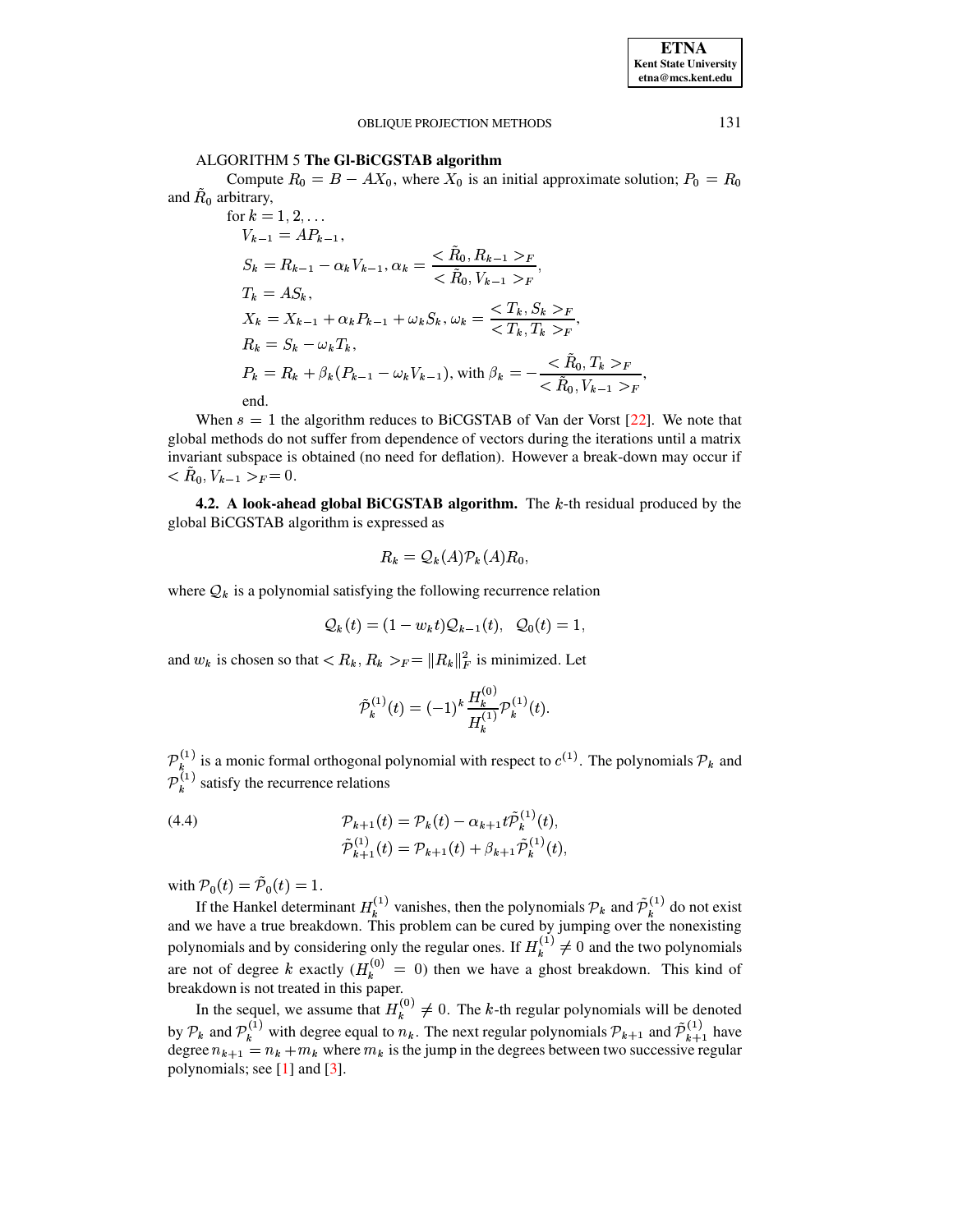The jump  $m_k$  is defined by the conditions

$$
c^{(1)}(t^i\tilde{\mathcal{P}}_k^{(1)}) = 0 \text{ for } i = 0, \dots, n_k + m_k - 2,
$$
  

$$
c^{(1)}(t^{n_k + m_k - 1}\tilde{\mathcal{P}}_k^{(1)}) \neq 0.
$$

Therefore the polynomials  $\mathcal{P}_{k+1}$  and  $\tilde{\mathcal{P}}_{k+1}^{(1)}$  are computed by the following recurrence relations

<span id="page-13-0"></span>(4.5) 
$$
\mathcal{P}_{k+1}(t) = \mathcal{P}_k(t) - t\eta_k(t)\tilde{\mathcal{P}}_k^{(1)}(t),
$$

$$
\tilde{\mathcal{P}}_{k+1}^{(1)}(t) = \mathcal{P}_{k+1}(t) + \beta_{k+1}\tilde{\mathcal{P}}_k^{(1)}(t),
$$

where  $\mathcal{P}_0(t) = \tilde{\mathcal{P}}_0(t) = 1$  and  $\eta_k$  is a polynomial of degree  $m_k - 1$  at most. The auxiliary polynomial  $Q_k$  is of degree at most  $n_k$  and satisfies the recurrence

<span id="page-13-1"></span>(4.6) 
$$
Q_{k+1}(t) = (1 + w_1^{(k)}t + w_2^{(k)}t^2 + \ldots + w_{m_k}^{(k)}t^{m_k})Q_k(t).
$$

The coefficients  $(w_i^{(k)})_{1 \le i \le m_k}$  are chosen so that  $\langle R_{k+1}, R_{k+1} \rangle_F$  is minimized.<br>The jump  $m_k$  is determined from the relations

(4.7) 
$$
c^{(1)}(t^{i} \mathcal{Q}_{k} \tilde{\mathcal{P}}_{k}^{(1)}) = 0 \text{ for } i = 0, ..., m_{k} - 2,
$$

$$
c^{(1)}(t^{m_{k}-1} \mathcal{Q}_{k} \tilde{\mathcal{P}}_{k}^{(1)}) \neq 0.
$$

Let  $\gamma_i^{(k)}$ ,  $i = 0, \ldots, m_k - 1$  be the coefficients of the polynomial  $\eta_k$ .

$$
\eta_k(t) = \sum_{i=0}^{m_k-1} \gamma_i^{(k)} t^i
$$

and set

$$
b_i^{(k)} = c^{(1)}(t^{m_k - 1 + i} \mathcal{Q}_k \tilde{\mathcal{P}}_k^{(1)}(t)) \quad \text{for } i = 0, \dots, m_k - 1,
$$
  

$$
d_i^{(k)} = c(t^i \mathcal{Q}_k \mathcal{P}_k(t)) \quad \text{for } i = 0, \dots, m_k - 1.
$$

In (4.5), multiplying  $\mathcal{P}_{k+1}$  by  $[t^i \mathcal{Q}_k]$ ,  $i = 0, \ldots, m_k - 1$ , applying c and using the orthogonality relations, we get

$$
(4.8) \quad\n\begin{bmatrix}\n b_0^{(k)} & & & & \\
 b_1^{(k)} & & & & \\
 \vdots & & & & \\
 \vdots & & & & \\
 b_{m_k-2}^{(k)} & & & \\
 \vdots & & & & \\
 b_{m_k-1}^{(k)} & & & \\
 b_{m_k-2}^{(k)} & & & \\
 \vdots & & & & \\
 b_{m_k-1}^{(k)} & & & \\
 b_{m_k-2}^{(k)} & & & \\
 \vdots & & & & \\
 b_{m_k-2}^{(k)} & & & \\
 \vdots & & & & \\
 b_{m_k-1}^{(k)} & & & \\
 b_{m_k-2}^{(k)} & & & \\
 \end{bmatrix}\n\begin{bmatrix}\n \gamma_{m_k-1}^{(k)} \\
 \gamma_{m_k-1}^{(k)} \\
 \vdots \\
 \gamma_{m_k-2}^{(k)} \\
 \vdots \\
 \gamma_0^{(k)}\n\end{bmatrix}\n=\n\begin{bmatrix}\n d_0^{(k)} \\
 d_1^{(k)} \\
 \vdots \\
 d_m^{(k)} \\
 d_m^{(k)} \\
 \vdots \\
 d_{m_k-1}^{(k)}\n\end{bmatrix}
$$

Note that, since  $c^{(1)}(t^{m_k-1}Q_k \tilde{P}_k^{(1)}) = b_0^{(k)} \neq 0$ , the matrix of the preceding linear system is nonsingular. Multiplying equation (4.5) by  $t^{m_k-1}Q_k$  and applying  $c^{(1)}$ , the coefficient  $\beta_{k+1}$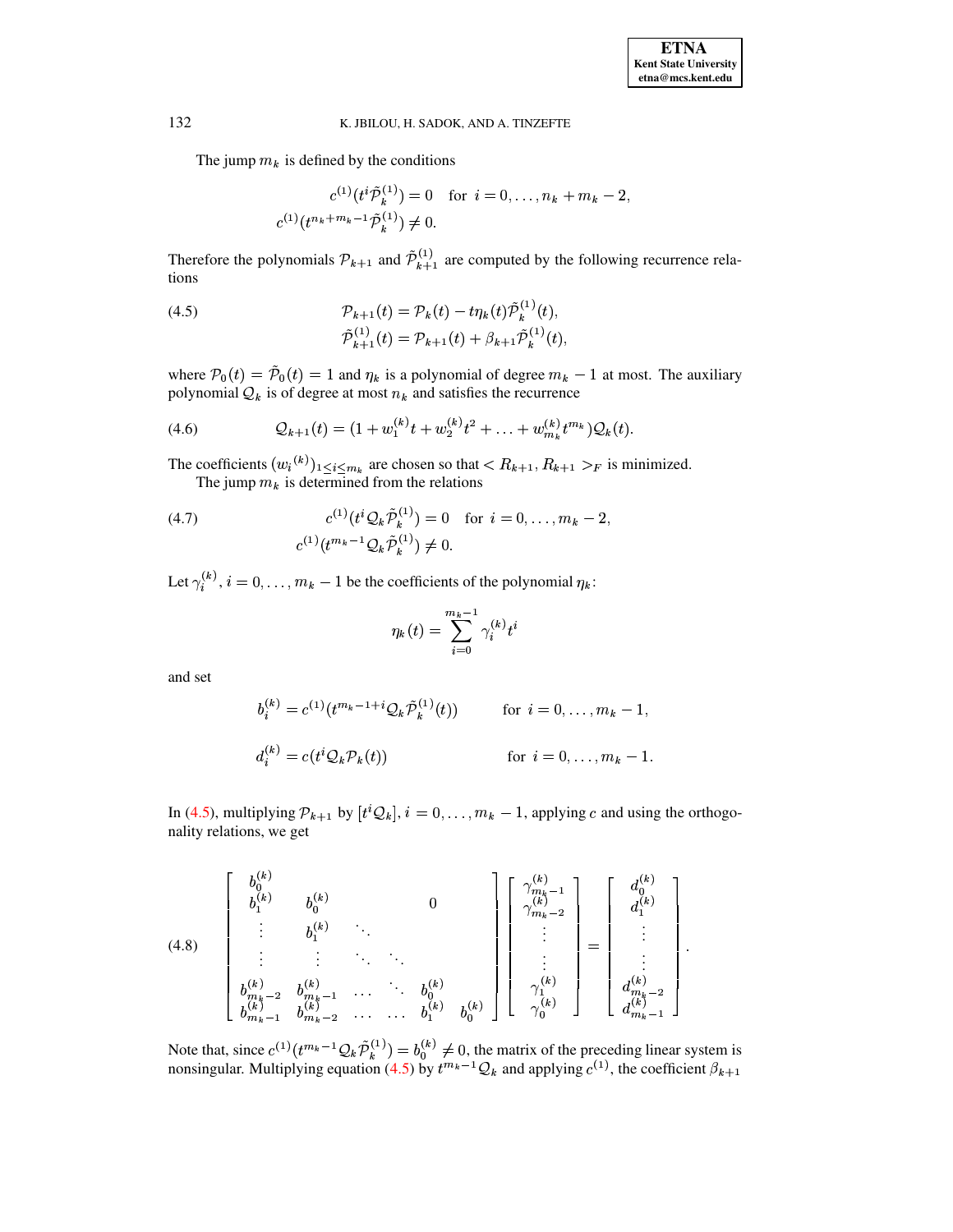is given by

$$
\beta_{k+1} = -\frac{c(t^{m_k} Q_k \mathcal{P}_{k+1})}{c^{(1)}(t^{m_k - 1} Q_k \tilde{\mathcal{P}}_k^{(1)})}
$$

$$
= -\frac{c(Q_{k+1} \mathcal{P}_{k+1})}{w_{m_k}^{(k)} c^{(1)}(t^{m_k - 1} Q_k \tilde{\mathcal{P}}_k^{(1)})}
$$

It follows from

$$
\gamma_{m_k-1} = \frac{c(\mathcal{Q}_k \mathcal{P}_k)}{c^{(1)}(t^{m_k-1} \mathcal{Q}_k \tilde{\mathcal{P}}_k^{(1)})} = \frac{d_0^{(k)}}{b_0^{(k)}}
$$

that

(4.9) 
$$
\beta_{k+1} = -\frac{\gamma_{m_k-1}}{w_{m_k}^{(k)}} \frac{d_0^{(k+1)}}{d_0^{(k)}}.
$$

Let  $Z_k$  and  $S_k$  be defined as follows :

$$
Z_k = \mathcal{Q}_k(A)\tilde{\mathcal{P}}_k^{(1)}(A)R_0,
$$
  
\n
$$
S_k = \mathcal{Q}_{k-1}(A)\mathcal{P}_k(A)R_0
$$

Using the relations  $(4.5)$  and  $(4.6)$ , we obtain

$$
S_{k+1} = R_k - A\eta_k(A)Z_k,
$$
  
\n
$$
R_{k+1} = S_{k+1} + w_1^{(k)}AS_{k+1} + w_2^{(k)}A^2S_{k+1} + \dots + w_{m_k}^{(k)}A^{m_k}S_{k+1},
$$
  
\n
$$
Z_{k+1} = R_{k+1} + \beta_{k+1}(Z_k + w_1^{(k)}AZ_k + w_2^{(k)}A^2Z_k + \dots + w_{m_k}^{(k)}A^{m_k}Z_k).
$$

The approximations  $X_k$  are then computed according to

$$
X_{k+1} = X_k + \eta_k(A)Z_k - (w_1^{(k)}S_{k+1} + w_2^{(k)}AS_{k+1} + \ldots + w_{m_k}^{(k)}A^{m_k-1}S_{k+1}).
$$

Since the coefficients  $(w_i^{(k)})_{1 \le i \le m_k}$  are chosen so that  $\langle R_{k+1}, R_{k+1} \rangle_F$  is minimized, they are obtained by solving the following  $m_k \times m_k$  linear system:

$$
w_1^{(k)} < A^i S_{k+1}, AS_{k+1} >_F + \ldots + w_{m_k}^{(k)} < A^i S_{k+1}, A^{m_k} S_{k+1} >_F
$$
  
= -  $A^i S_{k+1}, S_{k+1} >_F; i = 1, \ldots, m_k$ .

We note that since  $c(t^i) = \langle \tilde{R}_0, A^i R_0 \rangle_F$ , the coefficients  $(b_i^{(k)})$  and  $(d_i^{(k)})$  are given by

$$
b_i^{(k)} = \langle \tilde{R}_0, A^{i+m_k} Z_k \rangle_F, \quad i = 0, \dots, m_k - 1, d_i^{(k)} = \langle \tilde{R}_0, A^i R_k \rangle_F, \quad i = 0, \dots, m_k - 1.
$$

The length of the jump  $m_k$  is determined by the following relations

$$
\langle R_0, A^i Z_k \rangle_F = 0 \quad \text{for } i = 1, \dots, m_k - 1, \text{ and } \langle R_0, A^{m_k} Z_k \rangle_F \neq 0.
$$

The look-ahead global BiCGSTAB algorithm is summarized as follows: ALGORITHM 6 The Look-ahead global BiCGSTAB  $(A, B, X_0, \tilde{R}_0)$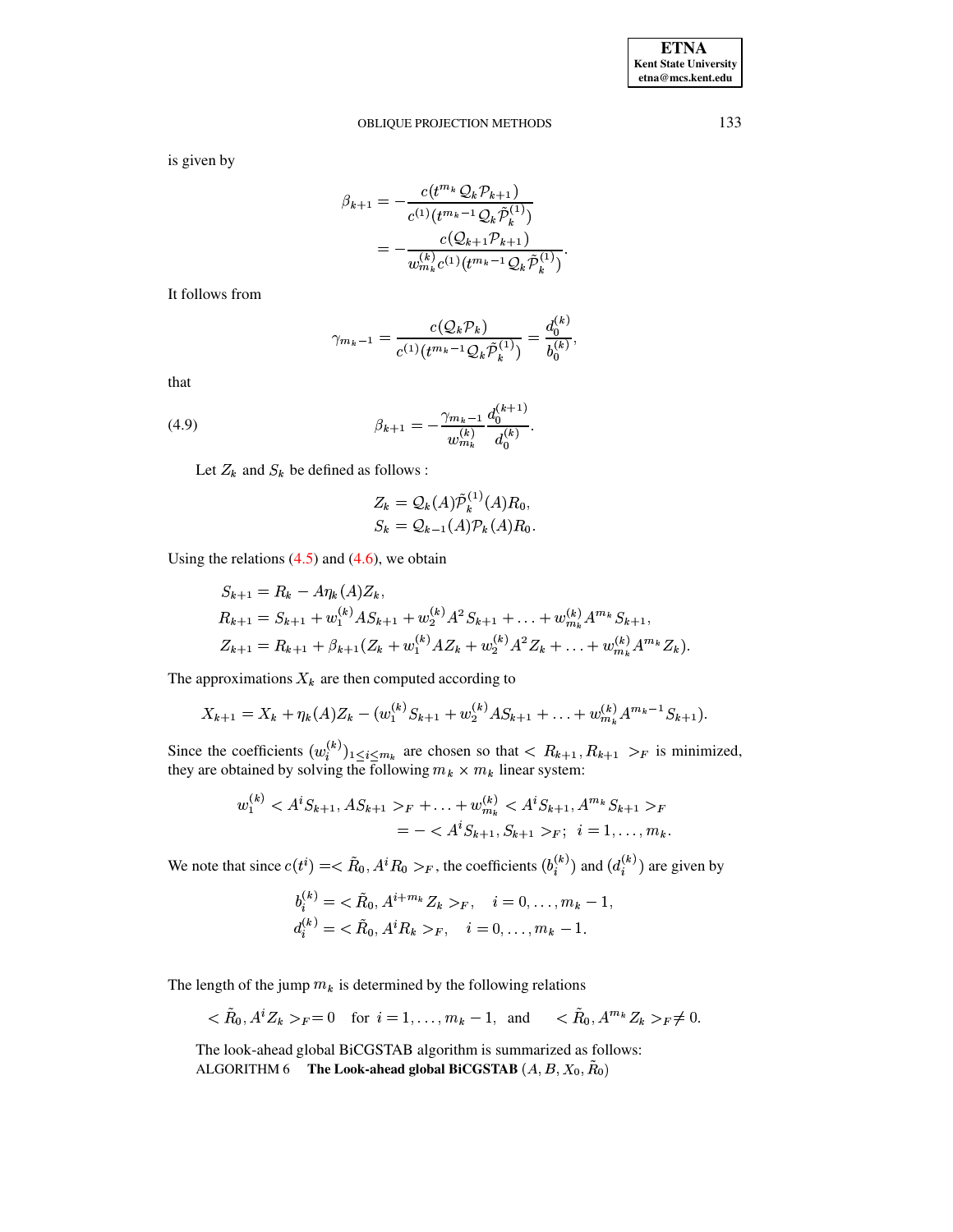## 1. initialization

 $Z_{-1} = 0$  $R_0 = B - AX_0$  $Z_0 = R_0$ <br>  $d_0^{(0)} = \langle \tilde{R}_0, R_0 \rangle_F$ <br>  $n_0 = 0$  $k\,=0$ 

2. while  $R_k \neq 0$  do nile  $n_k \neq 0$  ablants of  $Z_{k,0} = Z_k$ <br>  $Z_{k,1} = AZ_{k,0}$ <br>  $m_k = 1$ <br>  $b_0^{(k)} = \langle R_0, Z_{k,1} \rangle_F$ 

3. **while** 
$$
b_0^{(k)} = 0
$$
 **do**  
\n $m_k = m_k + 1$   
\n $R_{k,m_k-1} = AR_{k,m_{k-2}}$   
\n $d_{m_k-1}^{(k)} = \langle \tilde{R}_0, R_{k,m_k-1} \rangle_F$   
\n $Z_{k,m_k} = AZ_{k,m_{k-1}}$   
\n $b_0^{(k)} = \langle \tilde{R}_0, Z_{k,m_k} \rangle_F$   
\n**end while**

4. 
$$
\gamma_{m_k-1}^{(k)} = d_0^{(k)}/b_0^{(k)} \qquad U_k = Z_{k,m_k}
$$
  
\nfor  $i = 1, \dots, m_k - 1$  do  
\n
$$
U_k = AU_k
$$
  
\n
$$
b_i^{(k)} = \langle \tilde{R}_0, U_k \rangle_F
$$
  
\ncompute  $\gamma_{m_k-i-1}^{(k)}$   
\nend for

5. 
$$
S_{k+1} = R_k - \gamma_0^{(k)} Z_{k,1} \gamma_1^{(k)} Z_{k,2} - \cdots - \gamma_{m_k-1}^{(k)} Z_{k,m_k}
$$

6. construct the matrices 
$$
M_k = [AS_{k+1}, \ldots, A^{m_k} S_{k+1}]^T [AS_{k+1}, \ldots, A^{m_k} S_{k+1}]
$$
  
and  $N_k = [AS_{k+1}, \ldots, A^{m_k} S_{k+1}]^T S_{k+1}$ 

7. Solve 
$$
M_k w_k = -N_k
$$
 where  $w_k = [w_1^{(k)}, w_2^{(k)}, \dots, w_{m_k}^{(k)}]^T$ 

8. 
$$
X_{k+1} = X_k + \gamma_0^{(k)} Z_{k,0} + \dots + \gamma_{m_k-1}^{(k)} Z_{k,m_k-1} - w_1^{(k)} S_{k+1} - \dots - w_{m_k}^{(k)} A^{m_k-1} S_{k+1}
$$

$$
R_{k+1} = S_{k+1} + w_1^{(k)} A S_{k+1} + \dots + w_m^{(k)} A^{m_k} S_{k+1}
$$

9. 
$$
d_0^{(k+1)} = \langle \tilde{R}_0, R_{k+1} \rangle_F
$$
  
\n
$$
\beta_{k+1} = -\frac{d_0^{(k+1)} \gamma_{m_k-1}^{(k)}}{d_0^{(k)} w_{m_k}^{(k)}}
$$
  
\n
$$
Z_{k+1} = R_{k+1} + \beta_{k+1} (Z_{k,0} + w_1^{(k)} Z_{k,1} + \dots + w_{m_k}^{(k)} Z_{k,m_k})
$$
  
\n10. 
$$
n_{k+1} = n_k + m_k
$$
  
\n
$$
k = k + 1
$$
  
\nend while

5. Numerical examples. In this section, we give some experimental results. Our examples have been coded in Matlab and have been executed on a SUN SPARC workstation.

**Example 1:** We compared the performance of the global BCG, global BiCGSTAB and the block BCG algorithms. We used the matrices from the Harwell-Boeing collection:  $A_1$ =PDE2961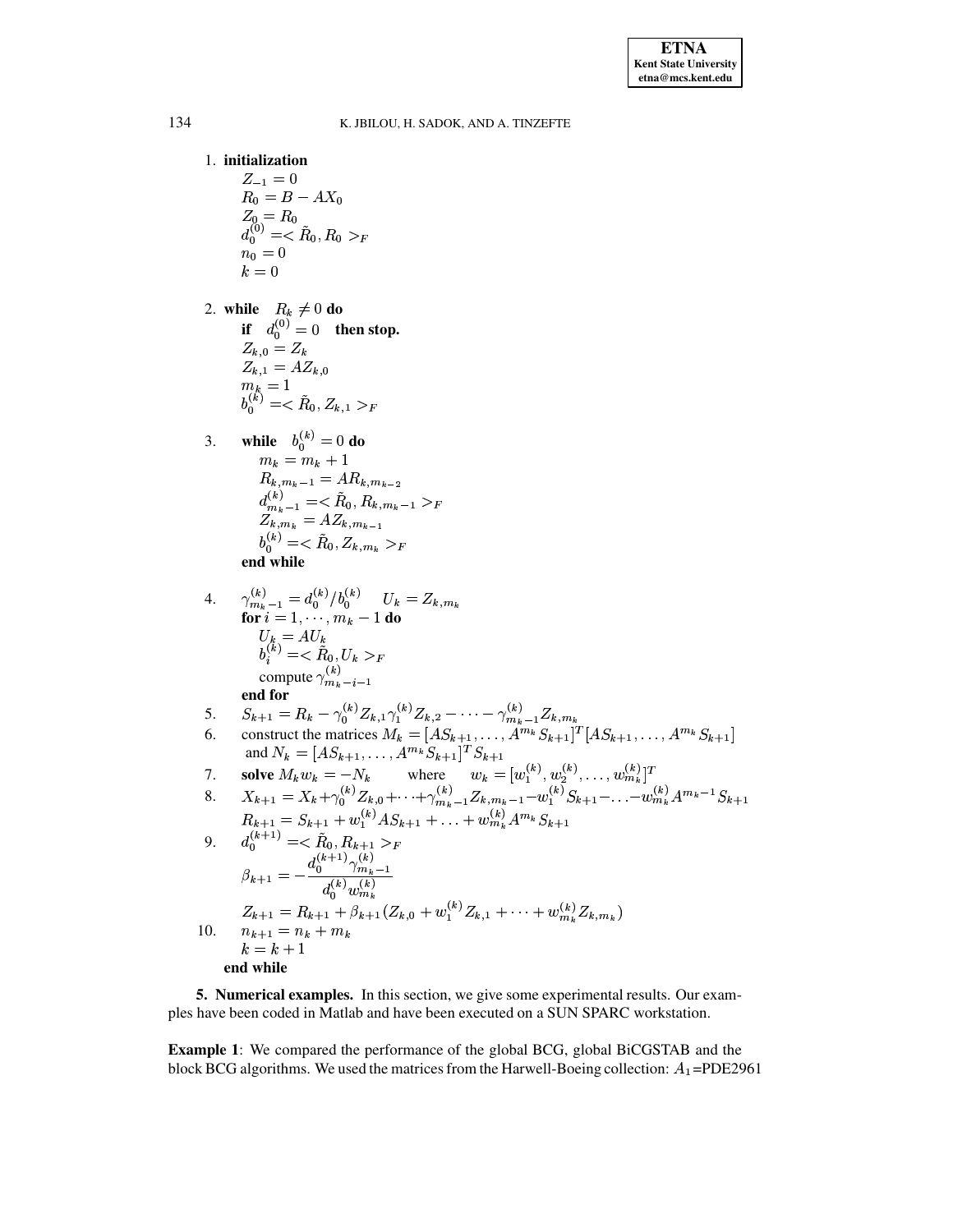$(N = 2961)$  and  $A_2$ =Sherman4 ( $N = 1024$ ). The number of nonzero entries of  $A_1$  and  $A_2$  are  $nnz(A_1) = 14585$  and  $nnz(A_2) = 3786$ . The tests were stopped as soon as  $max(||R_k^{(j)}||_2 / ||R_0^{(j)}||_2) \le 10^{-7}$ , for  $j = 1, ..., s$ .<br>The initial guess  $X_0$  was taken to be zero. We set  $B = rand(N, s)$ , where the Matlab

function r and creates an  $N \times s$  random matrix with entries uniformly distributed in [0,1].

In Table  $5.1$ , we list the CPU-time (in seconds) obtained with the three algorithms. In parentheses, we give the ratio  $s \cdot t(1)/t(s)$ , where  $t(s)$  is the CPU-time for the global or the block method and  $t(1)$  is the CPU-time obtained when applying the corresponding method for one linear system with one right-hand side. Note that the time obtained with one righthand side solver depends on which right-hand side was used.  $t(1)$  was obtained by dividing the time needed for the  $s$  right-hand sides by  $s$ . We note that a global method is effective if the indicator  $s \cdot t(1)/t(s)$  is greater than 1. The maximum number of 500 iterations was allowed for all the algorithms. As mentioned in [18], we used  $R_0 = AB$  for the Bl-BCG algorithm.

| Matrix     | S  | Gl-BCG | Gl-BiCGSTAB | <b>Bl-BCG</b> |
|------------|----|--------|-------------|---------------|
| PDE2961    | 10 | 98     | 40          |               |
| $(N=2961)$ |    | (1.39) | (1.43)      |               |
|            | 20 | 201    | 81          |               |
|            |    | (1.43) | (1.45)      |               |
| SHERMAN4   | 10 | 17     | 10          |               |
| $(N=1140)$ |    | (1.37) | (1.34)      |               |
|            | 20 | 36     | 19          | 24            |
|            |    | (1.41) | (1.39)      | (1.35)        |

<span id="page-16-0"></span>TABLE 5.1 Runtimes to convergence for Gl-BCG, Gl-BiCGSTAB and Bl-BCG. Matrices  $A_1$  and  $A_2$ ;  $s = 10$  and  $s = 20$ .

Table 5.1 shows that GI-BiCGSTAB returns the best results. Note that, for Sherman4 and  $s = 20$ , Bl-BCG performs better than Gl-BCG. For the matrix PDE2961, Bl-BCG failed to converge and this was also the case for Sherman4 with  $s = 10$ .

**Example 2:** For this experiment we consider the matrix

$$
A = \begin{bmatrix} a & 1 & & & & \\ -1 & a & 1 & & & \\ & -1 & a & 1 & & \\ & & \ddots & \ddots & \ddots & \\ & & & & \ddots & \ddots & \\ & & & & & -1 & a & 1 \\ & & & & & & -1 & a \end{bmatrix}
$$

with  $B = I_{N,s}$ ,  $X_0 = rand(N, s)$ ,  $R_0 = I_{N,s}$ ,  $N = 200$ ,  $s = 6$  and  $a = 0$ . In Figure 5.1, we plotted the  $log10$  of the Frobenius norm of the residual versus the iterations. As shown in this figure, the Gl-BCG (dashed line) does not converge. Setting  $\epsilon = 10^{-8}$ , the global Hmrz-stab(solide line) makes jumps of length  $m_k = 2$  and we obtain  $n_{100} = 200$  with  $||R_{n_{100}}||_F = 3.14 10^{-11}.$ 

**Example 3:** For this experiment, the matrix A is the same as in Example 2 with  $N = 1000$ ,  $s = 6$ ,  $a = 0$ ,  $X_0 = 0_{N,s}$  and  $\tilde{R}_0 = R_0$ . Figure 5.2 shows the results obtained with the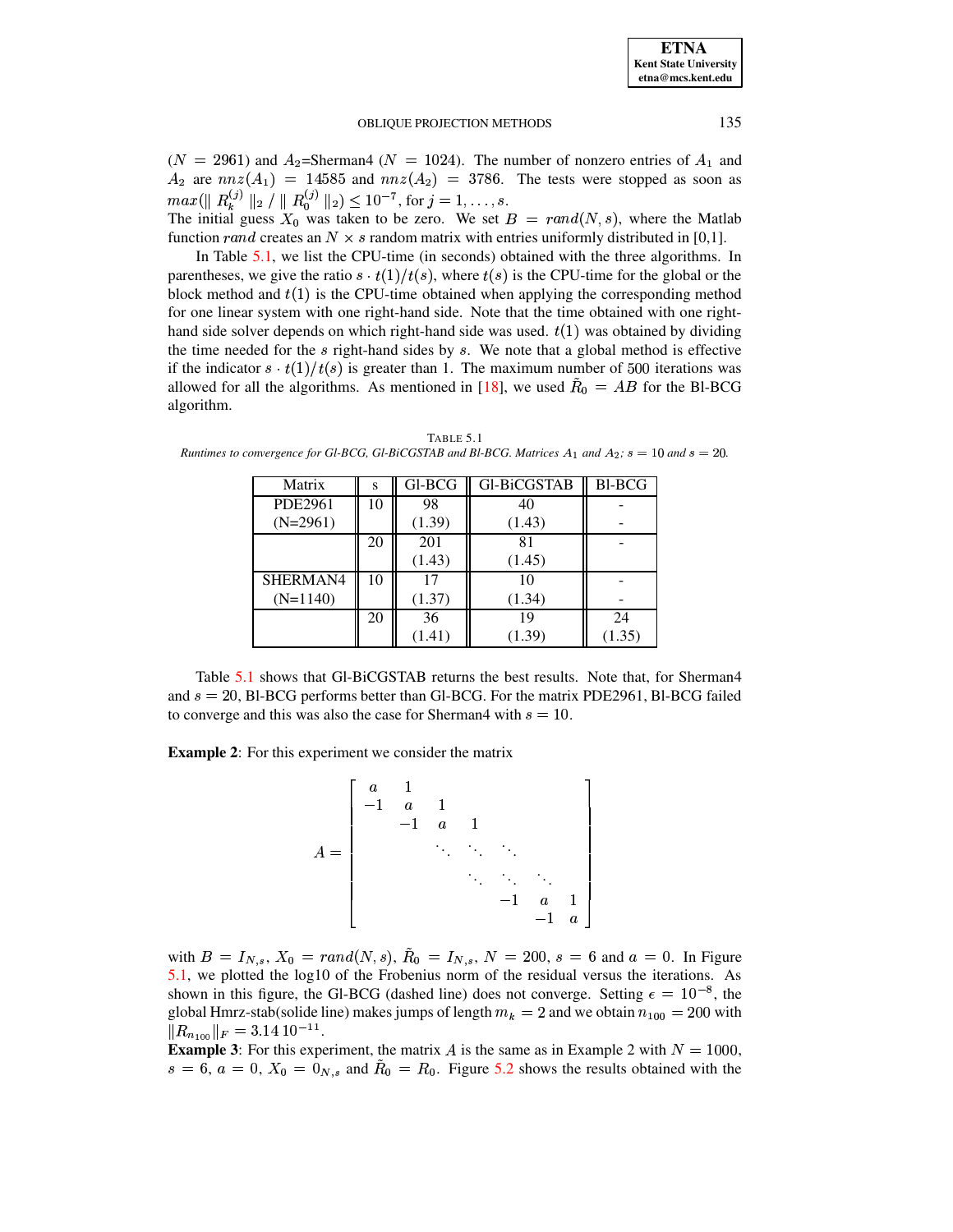

<span id="page-17-0"></span>FIG. 5.1.  $N=200, s=6, \epsilon=10^{-8}$ 

Gl-BICGSTAB (solid line) and the look-ahead Gl-BiCGSTAB (dashed line) algorithms. In this figure we plotted the Frobenius norm (in the logarithmic scale) of the residuals vesus the iterations. With  $\epsilon = 10^{-10}$  many jumps are detected in the look-ahead GL-BiCGSTAB algorithm. The first jump is obtained at iteration  $n_{16} = 16$  ( $n_{17} = 18$ ), the second one is detected at iteration  $n_{23} = 24$  ( $n_{24} = 26$ ). The last jump is of length  $m_k = 11$  and is detected at iteration  $n_{36} = 51 (n_{37} = 62)$ .



<span id="page-17-1"></span>FIG. 5.2.  $N = 1000$ ,  $s = 6$  and  $\epsilon = 10^{-10}$ 

**Example 4:** For this last experiment, the matrix  $A = PDE2961$  is taken from the Harwell Boeing collection ( $N = 2961$ ). The nonzero entries of A are  $nnz(A_4) = 14585$ . We used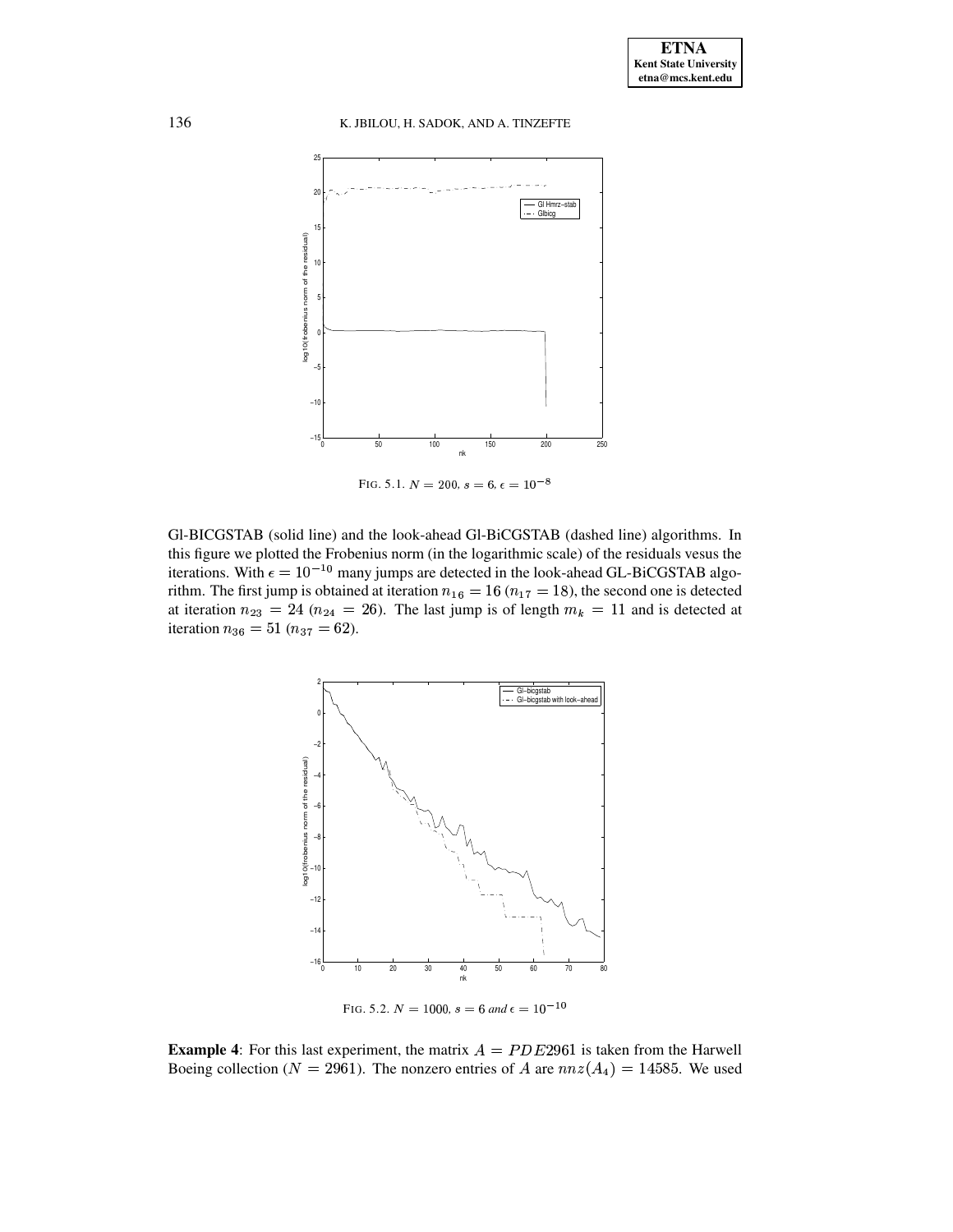| <b>ETNA</b>           |
|-----------------------|
| Kent State University |
| etna@mcs.kent.edu     |

 $s = 10$ ,  $B = I_{N,s}$ ,  $X_0 = 0_{N,s}$  and  $R_0 = R_0$ . Figure 5.3 reports on the results obtained with the Gl-BICGSTAB (solid line) and the look-ahead Gl-BiCGSTAB (dashed line) algorithms. We plotted the Frobenius norm of the residuals versus the iterations.



<span id="page-18-11"></span>FIG. 5.3.  $N = 2961$ ,  $s = 10$ ,  $\epsilon = 10^{-10}$ 

#### **REFERENCES**

- <span id="page-18-8"></span>[1] C. BREZINSKI, M. REDIVO ZAGLIA AND H. SADOK, Avoiding breakdown and near-breakdown in Lanczostype algorithms, Numerical Algorithms, 1 (1991), pp. 261-284.
- [2] C. BREZINSKI, M. REDIVO-ZAGLIA AND H. SADOK, A breakdown-free Lanczos-type algorithm for solving linear systems, Numer. Math., 63 (1992), pp. 29-38.
- <span id="page-18-10"></span>[3] C. BREZINSKI AND M. REDIVO-ZAGLIA, Look-ahead in BiCGSTAB and other methods for linear systems, BIT, 35 (1995), pp. 169-201.
- <span id="page-18-9"></span><span id="page-18-4"></span>[4] T. CHAN AND W. WAN, Analysis of Projection Methods for Solving Linear Systems with Multiple Right-hand Sides, SIAM J. Sci. Comput., 18 (1997), pp. 1698-1721.
- [5] A. DRAUX, Polynomes Orthogonaux Formels.(French) [Formal orthogonal polynomials] Applications., LNM 974. Springer, Berlin Heidelberg New York, 1983.
- <span id="page-18-3"></span>[6] A.EL GUENNOUNI, K. JBILOU AND H. SADOK A block version of BiCGSTAB for linear systems with multiple right-hand sides, Elec. Trans. Numer. Anal., 16 (2003), pp. 129-142. http://etna.mcs.kent.edu/yol.16.2003/pp129-142.dir/pp129-14
- <span id="page-18-7"></span>[7] R. FLETCHER, Conjugate gradient methods for indefinite systems, In G. A. Watson, editor, Proceedings of the Dundee Biennal Conference on Numerical Analysis 1974, pages 73-89. Springer Verlag, New York, 1975.
- <span id="page-18-1"></span>[8] R. FREUND AND M. MALHOTRA, A Block-QMR Algorithm for Non-Hermitian Linear Systems with multiple Right-Hand Sides, Linear Alg. Appl., 254 (1997), pp. 119-157.
- <span id="page-18-6"></span>[9] K. JBILOU, A. MESSAOUDI AND H. SADOK, Global FOM and GMRES algorithms for matrix equations, Appl. Numer. Math., 31 (1999) pp. 49-63.
- <span id="page-18-2"></span>[10] M. MALHOTRA, R. FREUND AND P.M. PINSKY, Iterative Solution of Multiple Radiation and Scattering Problems in Structural Acoustics Using a Block Quasi-Minimal Residual Algorithm, Comp. Meth. Appl. Mech. Eng., 146 (1997), pp. 173-196.
- <span id="page-18-0"></span>[11] D. O'LEARY, The block conjugate gradient algorithm and related methods, Linear Algebra Appl., 29 (1980), pp. 293-322.
- <span id="page-18-5"></span>[12] Y. SAAD, On the Lanczos Method for Solving Symmetric Linear Systems with Several Right-Hand Sides, Math. Comp., 48 (1987), pp. 651-662.
- [13] Y. SAAD AND M.H. SCHULTZ, GMRES: a generalized minimal residual algorithm for solving nonsymmetric linear systems, SIAM J. Sci. Stat. Comp., 7 (1986), pp. 856-869.